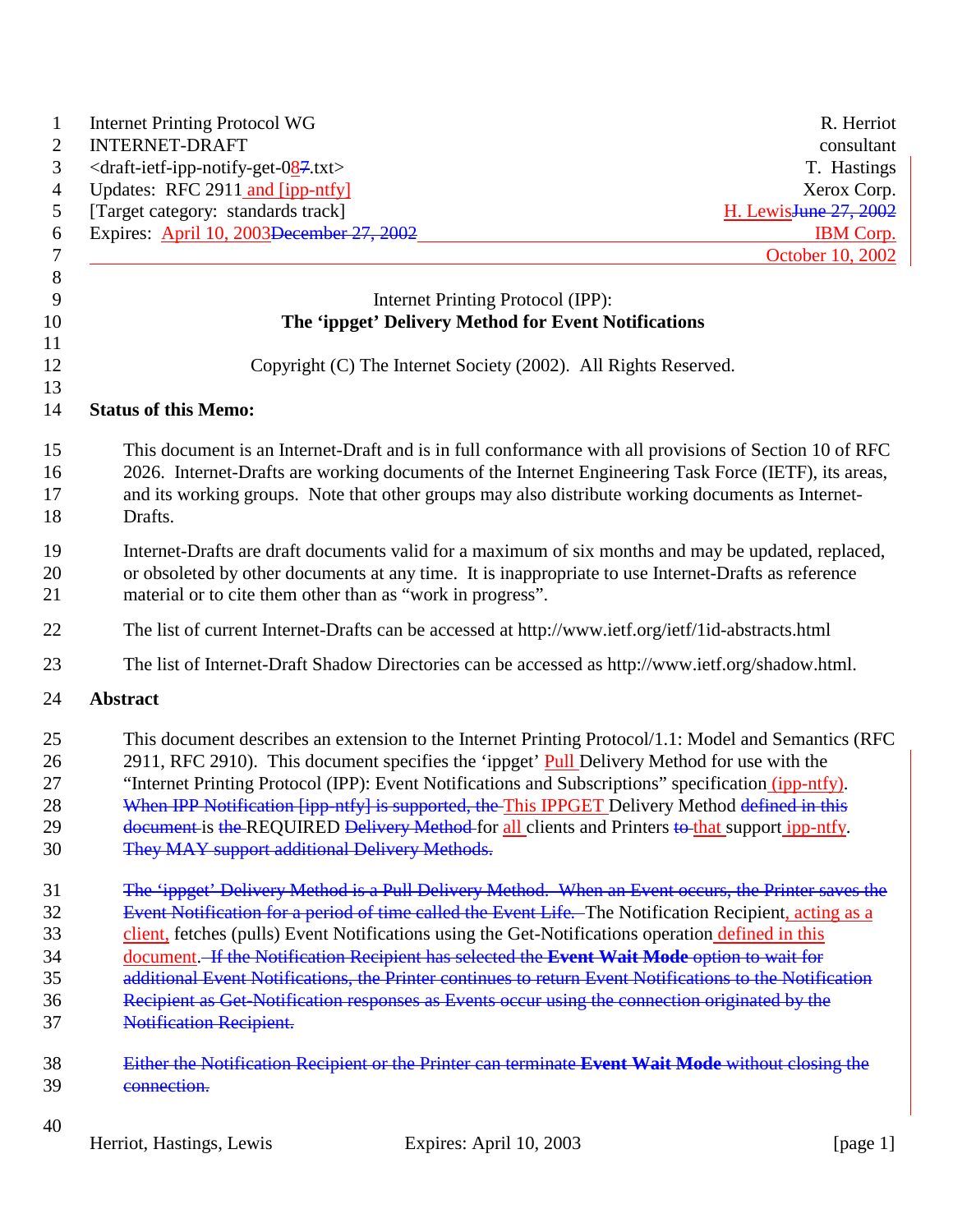#### 41 **Table of Contents**

| 42 |  |
|----|--|
| 43 |  |
| 44 |  |
| 45 |  |
| 46 |  |
| 47 |  |
| 48 |  |
| 49 |  |
| 50 |  |
| 51 |  |
| 52 |  |
| 53 |  |
| 54 |  |
| 55 |  |
| 56 |  |
| 57 |  |
| 58 |  |
| 59 |  |
| 60 |  |
|    |  |
| 61 |  |
| 62 |  |
| 63 |  |
| 64 |  |
| 65 |  |
| 66 |  |
| 67 |  |
| 68 |  |
| 69 |  |
| 70 |  |
|    |  |
| 71 |  |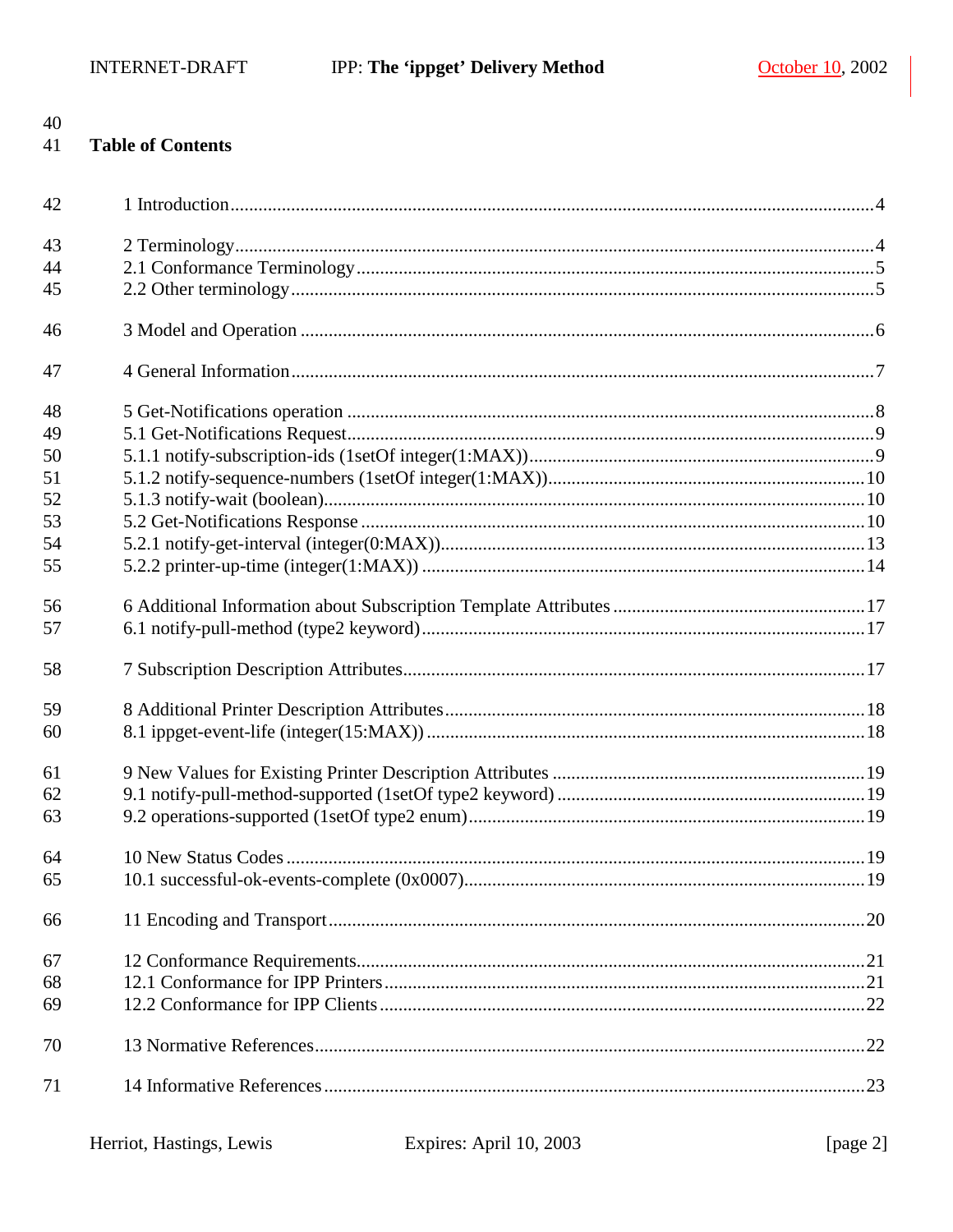| 72       |  |
|----------|--|
| 73       |  |
| 74       |  |
| 75       |  |
| 76       |  |
| 77       |  |
| 78       |  |
| 79       |  |
| 80       |  |
| 81       |  |
| 82       |  |
| 83       |  |
| 84       |  |
| 85       |  |
| 86       |  |
| 87       |  |
| 88<br>89 |  |

#### **Table of Tables**

| 91 |                                                                                           |  |
|----|-------------------------------------------------------------------------------------------|--|
| 92 | Table 2 - Combinations of "notify-wait", "status-code", and "notify-get-interval"  14     |  |
| 93 |                                                                                           |  |
| 94 |                                                                                           |  |
| 95 | Table 5 – Combinations of Events and Subscribed Events for "job-impressions-completed" 17 |  |
| 96 | Table 6 – Additional Attributes in Event Notification Content for Printer Events  17      |  |
| 97 |                                                                                           |  |
| 98 |                                                                                           |  |
| 99 |                                                                                           |  |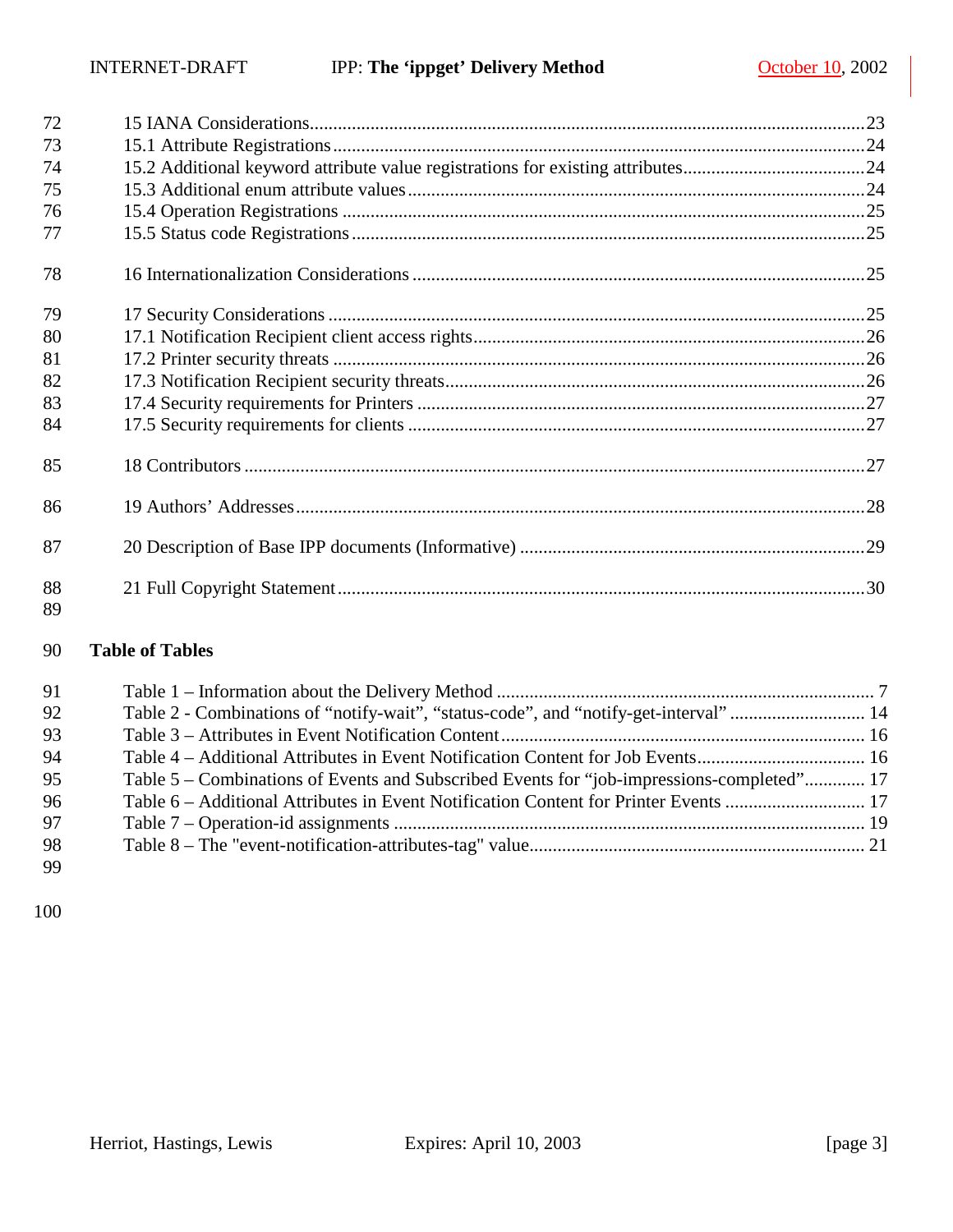## <span id="page-3-0"></span>100 **1 Introduction**

- 101 This document describes an extension to the Internet Printing Protocol/1.1: Model and Semantics [RFC 102 2911], [RFC 2910]. This document specifies the 'ippget' Pull Delivery Method for use with the 103 "Internet Printing Protocol (IPP): Event Notifications and Subscriptions" specification [ipp-ntfy]. This 104 IPPGET Delivery Method is REQUIRED for all clients and Printers that support [ipp-ntfy]. The 105 Notification Recipient, acting as a client, fetches (pulls) Event Notifications using the Get-106 Notifications operation defined in this document. The "IPP Event Notifications and Subscriptions" 107 document [ipp-ntfy] defines an OPTIONAL extension to Internet Printing Protocol/1.1: Model and 108 Semantics [RFC2911, RFC2910]. For a description of the base IPP documents, see section [20](#page-28-0) of this 109 document. For a description of the IPP Event Notification Model, see [ipp-ntfy]. The [ipp-ntfy] 110 extension defines operations that a client can perform in order to create Subscription Objects in a 111 Printer and carry out other operations on them. A Subscription Object represents a Subscription 112 abstraction. A client associates Subscription Objects with a particular Job by performing the Create-113 Job-Subscriptions operation or by submitting a Job with subscription information. A client associates 114 Subscription Objects with the Printer by performing a Create-Printer-Subscriptions operation. Four 115 other operations are defined for Subscription Objects: Get-Subscriptions-Attributes, Get-116 Subscriptions, Renew-Subscription, and Cancel-Subscription. The Subscription Object specifies that 117 when one of the specified Events occurs, the Printer sends an asynchronous Event Notification to the 118 specified Notification Recipient via the specified Delivery Method (i.e., protocol). 119 The "IPP Event Notifications and Subscriptions" document [ipp-ntfy] specifies that each Delivery 120 Method is defined in another document. This document is one such document, and it specifies the 121 'ippget' delivery method. If a client or Printer supports IPP Notification [ipp-ntfy], the client or Printer 122 MUST support the 'ippget' Delivery Method defined in this document. Such a client or Printer MAY 123 **Support additional Delivery Methods.** 124 The *'ippget'* Delivery Method is a Pull Delivery Method. With this Pull Delivery Method, Wwhen an 125 Event occurs, the Printer saves the Event Notification for a period of time called the Event Life. The 126 Notification Recipient fetches (pulls) the Event Notifications using the Get-Notifications operation. 127 This operation causes the Printer to return all Event Notifications held for the specified Subscription 128 object(s). If the Notification Recipient has selected the **Event Wait Mode** option to wait for additional 129 Event Notifications, the Printer MAY continues to return Event Notifications to the Notification 130 Recipient as asynchronous Get-Notification responses as Events occur using the transaction originated
- 131 by the Notification Recipient.
- 132 The Notification Recipient can terminate **Event Wait Mode** (without closing the connection) by
- 133 supplying the "notify-wait" (boolean) attribute with a 'false' value in a subsequent Get-Notifications
- 134 request. Similarly, the Printer can terminate **Event Wait Mode** (without closing the connection) by 135 returning the "notify-get-interval" (integer) operation attribute in a Get-Notifications response which 136 tells the Notification Recipient how long to wait before trying again.

## 137 **2 Terminology**

138 This section defines the following terms that are used throughout this document:

Herriot, Hastings, Lewis Expires: April 10, 2003 [page 4]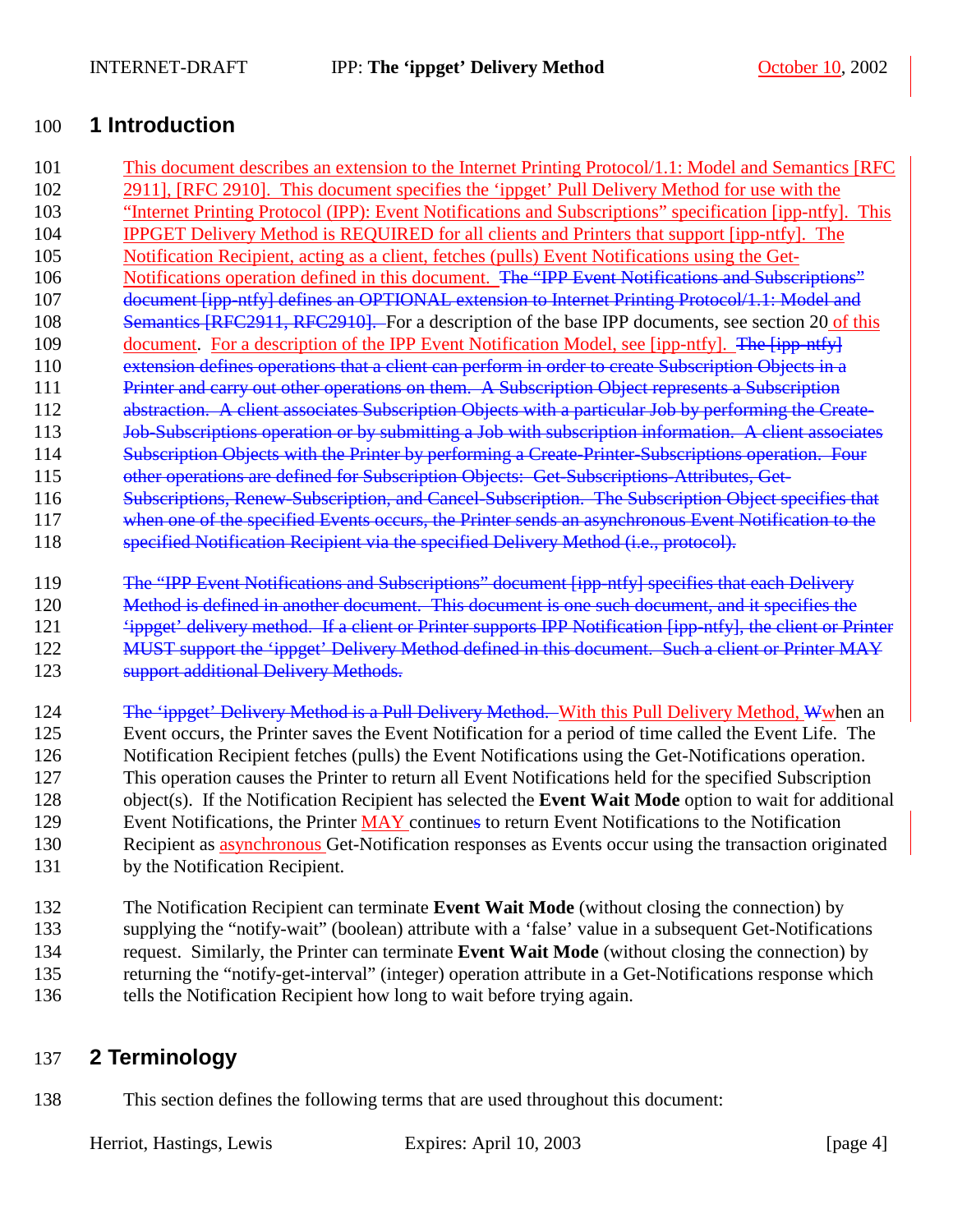#### <span id="page-4-0"></span>139 **2.1 Conformance Terminology**

140 Capitalized terms, such as **MUST, MUST NOT, REQUIRED, SHOULD, SHOULD NOT, MAY,** 

141 **NEED NOT, and OPTIONAL**, have special meaning relating to conformance as defined in RFC 2119

142 [RFC2119] and [RFC2911] section 12.1. If an implementation supports the extension defined in this

143 document, then these terms apply; otherwise, they do not. These terms define conformance to *this* 

144 *document only*; they do not affect conformance to other documents, unless explicitly stated otherwise.

## 145 **2.2 Other terminology**

- 146 This document uses the same terminology as [RFC2911], such as "**client**", "**Printer**", "**Job**",
- 147 "**attribute**", "**attribute value**", "**keyword**", "**operation**", "**request**", "**response**", and "**support**" with
- 148 the same meanings. This document also uses terminology defined in [ipp-ntfy], such as "**Subscription**
- 149 **(object)"**, "**Notification Recipient"**, "**Event"**, "**Event Notification"**, "**Compound Event**
- 150 **Notification",** "**Event Life**", and "**Event Notification Attribute Group**" with the same meanings. In 151 addition, this document defines the following terms for use in this document:
- 152 **Event Life:** The length of time in seconds after an Event occurs during which the Printer will return 153 that Event in a Event Notification in a Get-Notifications response. After the Event Life expires, 154 the Printer will no longer return an Event Notification for that Event in a Get-Notifications 155 response.
- 156 **Event Notification Attributes Group:** The attributes group in a response that contains attributes that 157 **are part of an Event Notification.**

#### 158 **Event Wait Mode:** The mode requested by a Notification Recipient client in its Get-Notifications 159 Request and granted by a Printer to keep the connection open where while the Printer sends 160 subsequent Event Notifications to the Notification Recipient as they occur as additional Get-161 Notification operation Responses.

- 162 Other capitalized terms, such as **Notification Recipient**, **Event**, **Event Notification**, **Compound**  163 **Event Notification**, **Printer**, etc., are defined in [ipp-ntfy], have the same meanings, and are 164 not reproduced here. However, for convenience the following key terms are reproduced here:
- 165 **Event –** some occurrence (either expected or unexpected) within the printing system of a change of 166 state, condition, or configuration of a Job or Printer object. An Event occurs only at one instant 167 in time and does not span the time the physical Event takes place. For example, jam-occurred 168 and jam-cleared are two distinct, instantaneous Events, even though the jam may last for a 169 while.
- 170 **Event Notification –** the information about an Event that the Printer sends when an Event occurs.
- 171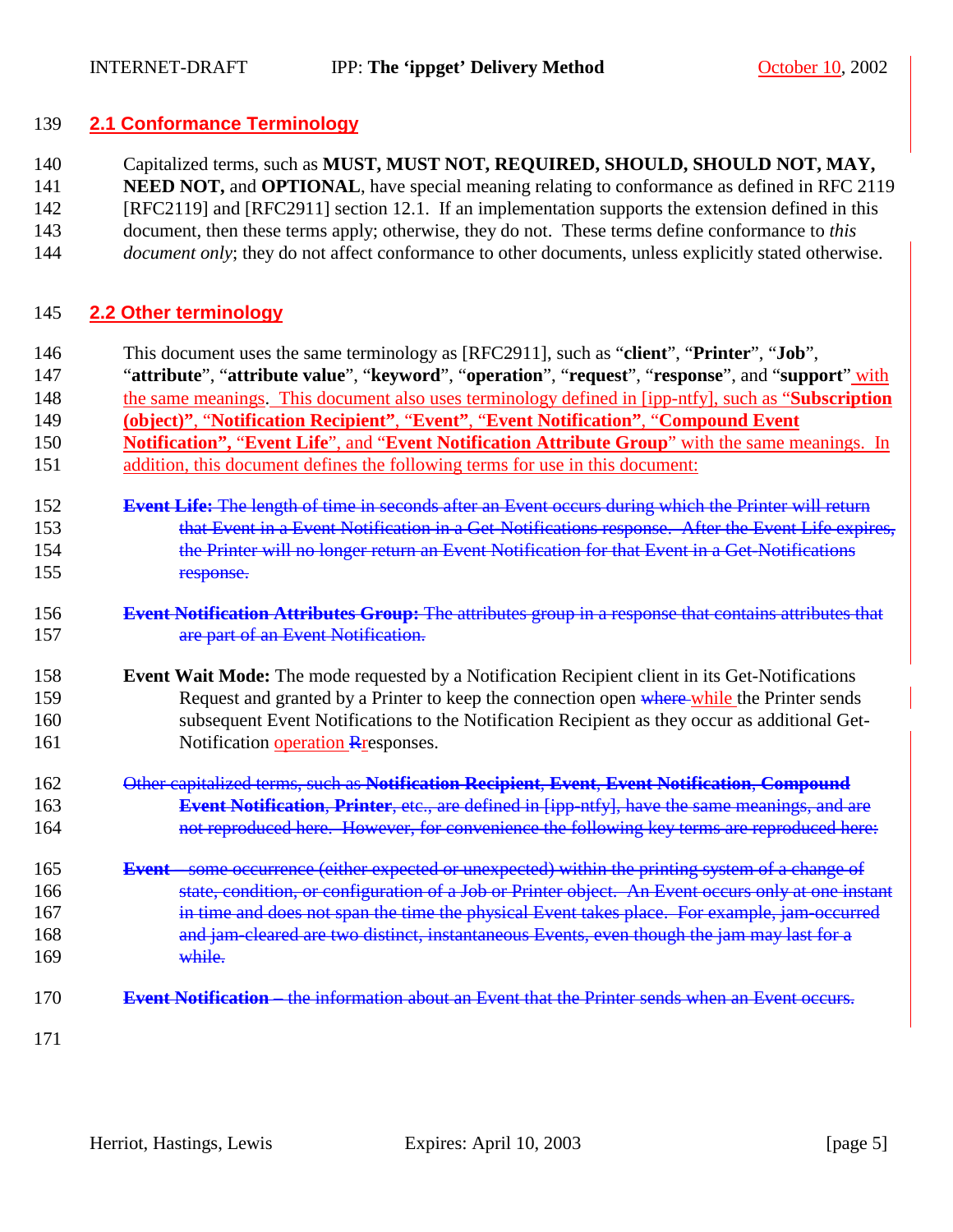## <span id="page-5-0"></span>172 **3 Model and Operation**

- 173 In a Subscription Creation Operation, when the "notify-pull-method" attribute is present and has the 174 'ippget' keyword value, the client is requesting that the Printer use the 'ippget' Pull Delivery Method 175 for the Event Notifications associated with the new Subscription Object.
- 176 When an Event occurs, the Printer MUST generate an Event Notification and MUST assign it the 177 Event Life. The Printer MUST hold an Event Notification for its assigned Event Life.
- 178 When a Notification Recipient wants to receive Event Notifications for a Subscription object, it 179 performs the Get-Notifications operation supplying the Subscription object's subscription-id, which 180 causes the Printer to return all un-expired Event Notifications held for that Subscription object. If the 181 Notification Recipient has selected the **Event Wait Mode** option to wait for additional Event 182 Notifications, the response to the Get-Notifications request continues indefinitely as the Printer 183 continues to send Event Notifications in the response as Events occur for that Subscription object.
- 184 When the Notification Recipient requests Event Notifications for per-Job Subscription Objects, the 185 Notification Recipient typically performs the Get-Notifications operation within a second of 186 performing the Subscription Creation operation. Because the Printer MUST save Event Notifications 187 for at least 15 seconds (see section [8.1\)](#page-17-0), the Notification Recipient is unlikely to miss any Event 188 Notifications that occur between the Subscription Creation and the Get-Notifications operation.
- 189 The 'ippget' Delivery Method is designed primarily for (1) a client that wants to get Events (from the 190 job's per-Job Subscription object) for a job that it has submitted and (2) for a privileged client that 191 wants to get all job or printer Events from a per-Printer Subscription object.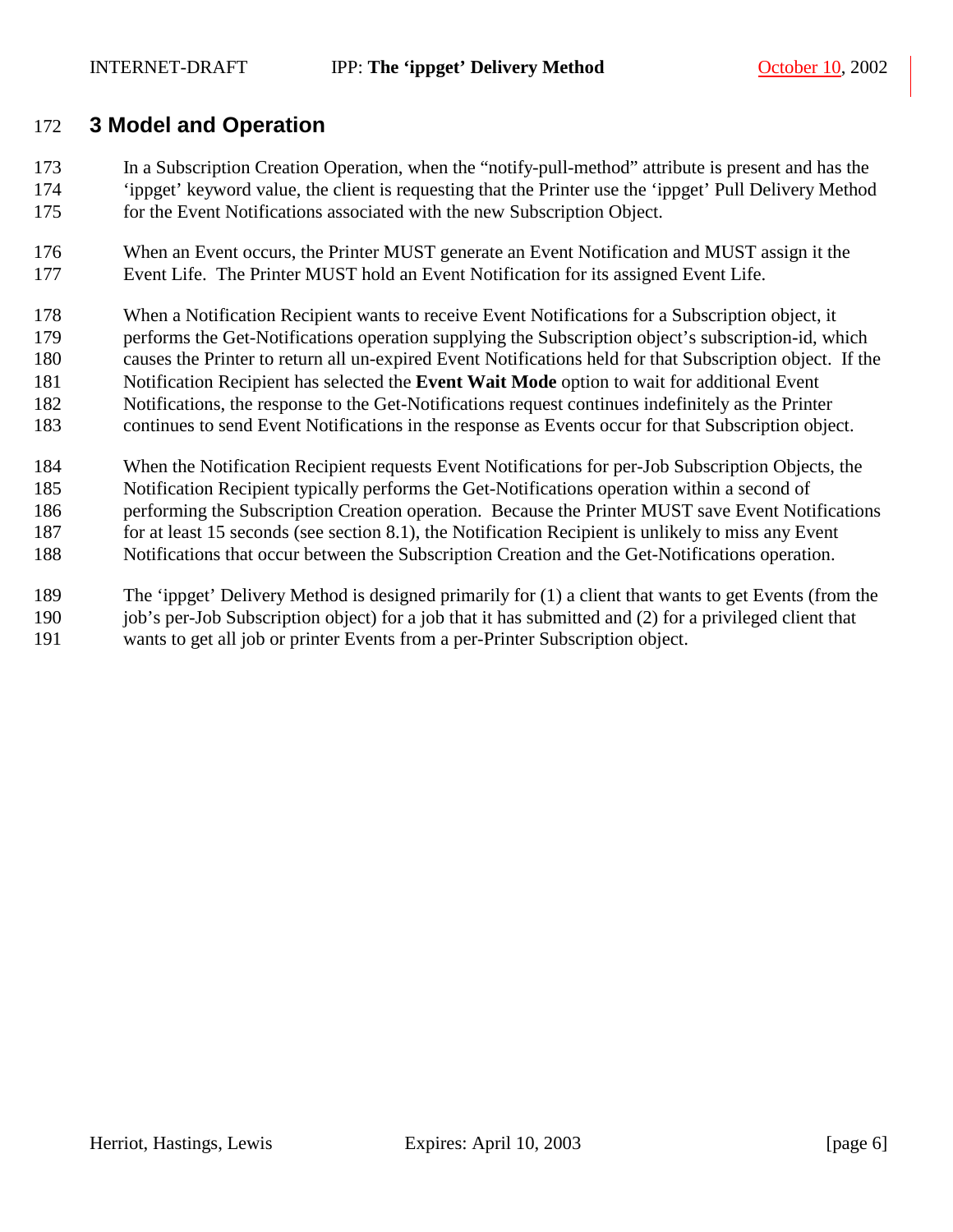#### <span id="page-6-0"></span>INTERNET-DRAFT IPP: **The 'ippget' Delivery Method** October 10, 2002

## 192 **4 General Information**

193 If a Printer supports this Delivery Method, the following are its characteristics.

#### 194 **Table 1 – Information about the Delivery Method**

|    | Document Method Conformance Requirement                                                                                                                                                                                                                                                                                                                                                                                                                     | Delivery Method Realization                                                                                                                  |
|----|-------------------------------------------------------------------------------------------------------------------------------------------------------------------------------------------------------------------------------------------------------------------------------------------------------------------------------------------------------------------------------------------------------------------------------------------------------------|----------------------------------------------------------------------------------------------------------------------------------------------|
| 1. | What is the URL scheme name for the Push Delivery<br>Method or the keyword method name for the Pull<br>Delivery Method?                                                                                                                                                                                                                                                                                                                                     | 'ippget' keyword method name                                                                                                                 |
| 2. | Is the Delivery Method REQUIRED, RECOMMENDED<br>or OPTIONAL for an IPP Printer to support?                                                                                                                                                                                                                                                                                                                                                                  | <b>REQUIRED</b>                                                                                                                              |
| 3. | What transport and delivery protocols does the Printer<br>use to deliver the Event Notification Content, i.e., what is<br>the entire network stack?                                                                                                                                                                                                                                                                                                         | IPP with one new operation.                                                                                                                  |
| 4. | Can several Event Notifications be combined into a<br><b>Compound Event Notification?</b>                                                                                                                                                                                                                                                                                                                                                                   | Yes.                                                                                                                                         |
| 5. | Is the Delivery Method initiated by the Notification<br>Recipient (pull), or by the Printer (push)?                                                                                                                                                                                                                                                                                                                                                         | This Delivery Method is a pull<br>method with aspects of a push<br>method, though the Printer does not<br>initiate the connection operation. |
| 6. | Is the Event Notification content Machine Consumable or<br>Human Consumable?                                                                                                                                                                                                                                                                                                                                                                                | <b>Machine Consumable</b>                                                                                                                    |
| 7. | What section in this document answers the following<br>question? For a Machine Consumable Event Notification,<br>what is the representation and encoding of values defined<br>in section 9.1 of [ipp-ntfy] and the conformance<br>requirements thereof? For a Human Consumable Event<br>Notification, what is the representation and encoding of<br>pieces of information defined in section 9.2 of [ipp-ntfy]<br>and the conformance requirements thereof? | Section 5                                                                                                                                    |
| 8. | What are the latency and reliability of the transport and<br>delivery protocol?                                                                                                                                                                                                                                                                                                                                                                             | Same as IPP and the underlying<br><b>HTTP</b> transport                                                                                      |
| 9. | What are the security aspects of the transport and delivery<br>protocol, e.g., how it is handled in firewalls?                                                                                                                                                                                                                                                                                                                                              | Same as IPP and the underlying<br>HTTP transport and in the same<br>direction, so no new firewall<br>considerations.                         |
|    | 10. What are the content length restrictions?                                                                                                                                                                                                                                                                                                                                                                                                               | None                                                                                                                                         |
|    | 11. What are the additional values or pieces of information<br>that a Printer sends in an Event Notification content and<br>the conformance requirements thereof?                                                                                                                                                                                                                                                                                           | None                                                                                                                                         |
|    | 12. What are the additional Subscription Template and/or<br>Subscription Description attributes and the conformance<br>requirements thereof?                                                                                                                                                                                                                                                                                                                | None                                                                                                                                         |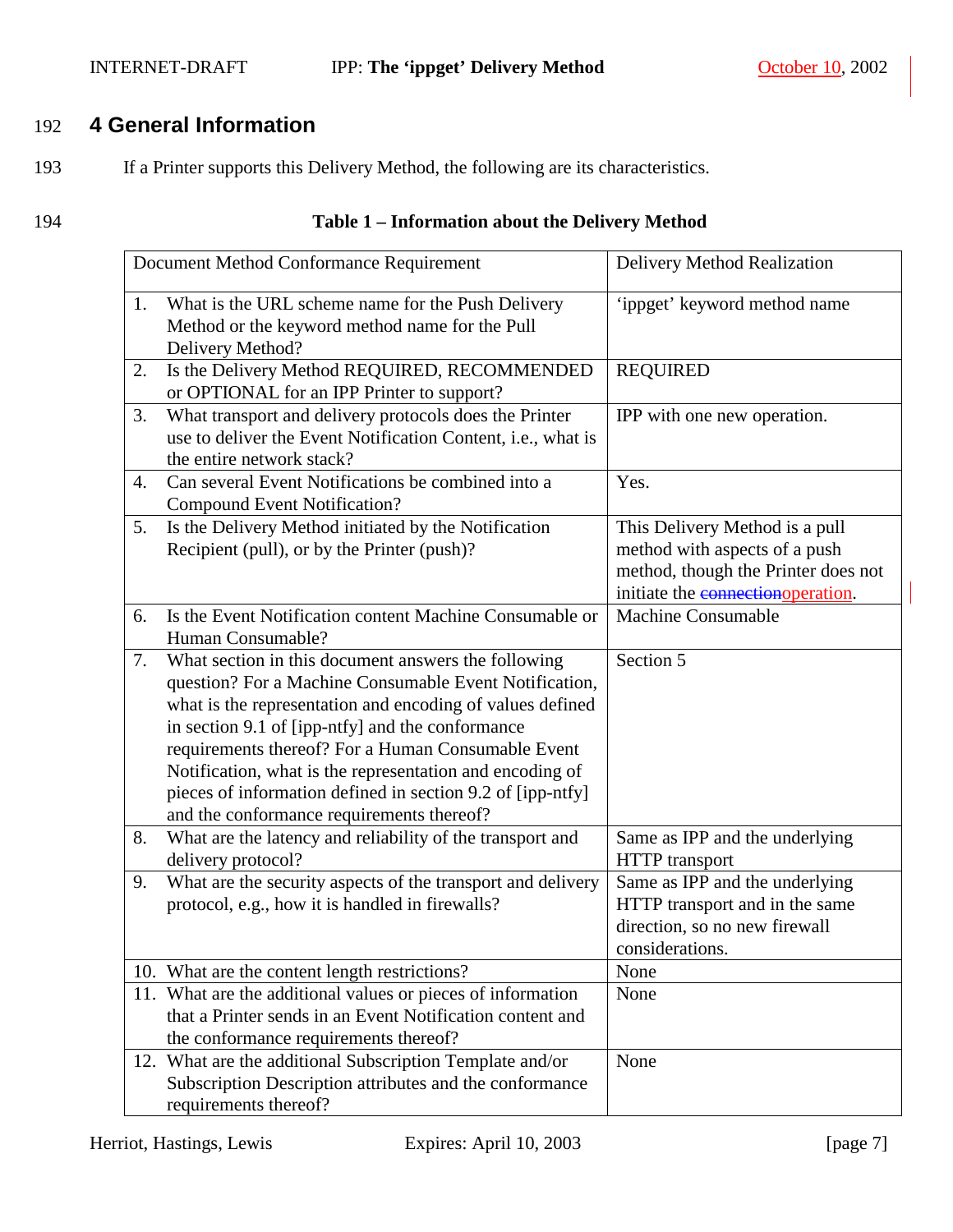<span id="page-7-0"></span>

| 13. What are the additional Printer Description attributes and   "ipp-event-life" (integer (15: MAX)) |  |
|-------------------------------------------------------------------------------------------------------|--|
| the conformance requirements thereof?                                                                 |  |

## 196 **5 Get-Notifications operation**

- 197 This operation is issued by a client acting in the role of a Notification Recipient requesting the Printer 198 to return all Event Notifications held for the identified Subscription object(s).
- 199 A Printer MUST support this operation, .MUST accept the request in any state (see [RFC2911] 200 "printer-state" and "printer-state-reasons" attributes), and MUST remain in the same state with the 201 same "printer-state-reasons" values.
- 202 When a Printer performs this operation, it MUST return all and only those Event Notifications:
- 203 1. Whose associated Subscription Object's "notify-subscription-id" Subscription Description 204 attribute equals one of the values of the "notify-subscription-ids" (1setOf integer(1:MAX)) 205 operation attribute AND
- 206 2. Whose associated Subscription Object's contains the "notify-pull-method" attribute and it has 207 the 'ippget' keyword value AND
- 208 3. Whose "notify-sequence-number" is equal to or greater than the corresponding value of the 209 "notify-sequence-numbers (1setOf integer(1:MAX)) operation attribute, if supplied AND
- 210 4. Whose Event Life has not yet expired AND
- 211 5. Where the Notification Recipient client has read-access rights to the identified Subscription 212 Object (see *Access Rights* paragraph below).
- 213 The Notification Recipient client can MUST either: (a) request **Event Wait Mode** by supplying the 214 "notify-wait" operation attribute with a 'true' value or (b) suppress Event Wait Mode by omitting the 215 "notify-wait" operation attribute or by supplying it with a 'false' value.
- 216 In order to terminate Event Wait Mode subsequently, The Notification Recipient client MUST close 217 the connectioncan terminate **Event Wait Mode** (without closing the connection) by supplying the 218 "notify-wait" attribute with a 'false' value in a subsequent Get-Notifications request. Similarly, In 219 order to terminate **Event Wait Mode**, the Printer can MUST either (a) terminate **Event Wait Mode** 220 (without closing the connection) by returning the "notify-get-interval" operation attribute in a Get-221 Notifications response (RECOMMENDED behavior) or (b) close the connection. which The "notify-222 get-interval" operation attributes tells the Notification Recipient how long to wait before trying a 223 subsequent Get-Notifications requestagain.
- 224 The Printer MUST accept the request in any state (see [RFC2911] "printer-state" and "printer-state-225 reasons" attributes) and MUST remain in the same state with the same "printer-state-reasons" values.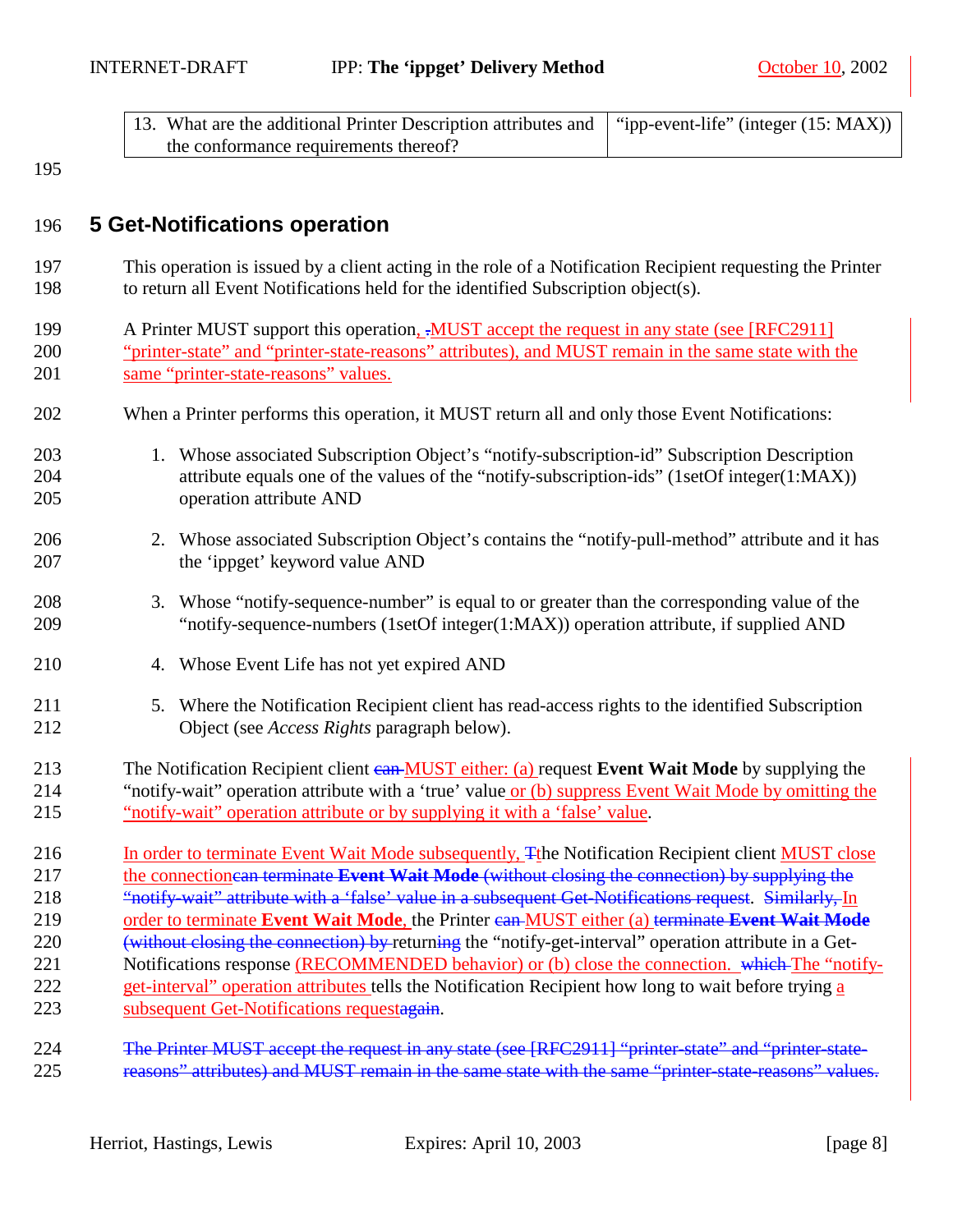<span id="page-8-0"></span>226 *Access Rights:* The authenticated user (see [RFC2911] section 8.3) performing this operation MUST be

| 227<br>228<br>229<br>230<br>231<br>232<br>233<br>234 | (1) the owner of each Subscription Object identified by the "notify-subscription-ids" operation attribute<br>(see section 5.1.1), (2) an operator or administrator of the Printer (see [RFC2911] Sections 1 and 8.5),<br>or (3) be otherwise authorized by the Printer's administrator-configured security policy to request<br>Event Notifications from the target Subscription Object(s). Otherwise, the IPP Printer MUST reject<br>the operation and return: 'client-error-forbidden', 'client-error-not-authenticated', or 'client-error-not-<br>authorized' status code as appropriate. Furthermore, the Printer's security policy MAY limit the<br>attributes returned by the Get-Notifications operation, in a manner similar to the Get-Job-Attributes<br>operation (see [RFC2911] end of section 3.3.4.2). |
|------------------------------------------------------|---------------------------------------------------------------------------------------------------------------------------------------------------------------------------------------------------------------------------------------------------------------------------------------------------------------------------------------------------------------------------------------------------------------------------------------------------------------------------------------------------------------------------------------------------------------------------------------------------------------------------------------------------------------------------------------------------------------------------------------------------------------------------------------------------------------------|
| 235                                                  | <b>5.1 Get-Notifications Request</b>                                                                                                                                                                                                                                                                                                                                                                                                                                                                                                                                                                                                                                                                                                                                                                                |
| 236                                                  | The following groups of attributes are part of the Get-Notifications Request:                                                                                                                                                                                                                                                                                                                                                                                                                                                                                                                                                                                                                                                                                                                                       |
| 237                                                  | Group 1: Operation Attributes                                                                                                                                                                                                                                                                                                                                                                                                                                                                                                                                                                                                                                                                                                                                                                                       |
| 238                                                  | Natural Language and Character Set:                                                                                                                                                                                                                                                                                                                                                                                                                                                                                                                                                                                                                                                                                                                                                                                 |
| 239                                                  | The "attributes-charset" and "attributes-natural-language" attributes as described in                                                                                                                                                                                                                                                                                                                                                                                                                                                                                                                                                                                                                                                                                                                               |
| 240                                                  | [RFC2911] section 3.1.4.1.                                                                                                                                                                                                                                                                                                                                                                                                                                                                                                                                                                                                                                                                                                                                                                                          |
| 241                                                  |                                                                                                                                                                                                                                                                                                                                                                                                                                                                                                                                                                                                                                                                                                                                                                                                                     |
| 242                                                  | Target:                                                                                                                                                                                                                                                                                                                                                                                                                                                                                                                                                                                                                                                                                                                                                                                                             |
| 243                                                  | The "printer-uri" (uri) operation attribute which is the target for this operation as described in                                                                                                                                                                                                                                                                                                                                                                                                                                                                                                                                                                                                                                                                                                                  |
| 244                                                  | [RFC2911] section 3.1.5.                                                                                                                                                                                                                                                                                                                                                                                                                                                                                                                                                                                                                                                                                                                                                                                            |
| 245                                                  |                                                                                                                                                                                                                                                                                                                                                                                                                                                                                                                                                                                                                                                                                                                                                                                                                     |
| 246                                                  | <b>Requesting User Name:</b>                                                                                                                                                                                                                                                                                                                                                                                                                                                                                                                                                                                                                                                                                                                                                                                        |
| 247                                                  | The "requesting-user-name" (name(MAX)) attribute SHOULD be supplied by the client as                                                                                                                                                                                                                                                                                                                                                                                                                                                                                                                                                                                                                                                                                                                                |
| 248                                                  | described in [RFC2911] section 8.3.                                                                                                                                                                                                                                                                                                                                                                                                                                                                                                                                                                                                                                                                                                                                                                                 |
| 249                                                  |                                                                                                                                                                                                                                                                                                                                                                                                                                                                                                                                                                                                                                                                                                                                                                                                                     |
| 250                                                  | 5.1.1 notify-subscription-ids (1setOf integer(1:MAX))                                                                                                                                                                                                                                                                                                                                                                                                                                                                                                                                                                                                                                                                                                                                                               |
| 251                                                  | This attribute identifies one or more Subscription objects for which Events are requested. The                                                                                                                                                                                                                                                                                                                                                                                                                                                                                                                                                                                                                                                                                                                      |
| 252                                                  | client MUST supply this attribute with at least one value. The Printer object MUST support                                                                                                                                                                                                                                                                                                                                                                                                                                                                                                                                                                                                                                                                                                                          |
| 253                                                  | this attribute with multiple values.                                                                                                                                                                                                                                                                                                                                                                                                                                                                                                                                                                                                                                                                                                                                                                                |
| 254                                                  |                                                                                                                                                                                                                                                                                                                                                                                                                                                                                                                                                                                                                                                                                                                                                                                                                     |
| 255                                                  | If no Subscription Object exists with the supplied identifier or the identified Subscription                                                                                                                                                                                                                                                                                                                                                                                                                                                                                                                                                                                                                                                                                                                        |
| 256                                                  | Object does not contain the "notify-pull-method" attribute with the 'ippget' keyword value,                                                                                                                                                                                                                                                                                                                                                                                                                                                                                                                                                                                                                                                                                                                         |
| 257                                                  | the Printer MUST return the 'client-error-not-found' status code.                                                                                                                                                                                                                                                                                                                                                                                                                                                                                                                                                                                                                                                                                                                                                   |
| 258                                                  |                                                                                                                                                                                                                                                                                                                                                                                                                                                                                                                                                                                                                                                                                                                                                                                                                     |
| 259                                                  | Note: The name of both the "notify-subscription-ids" and "notify-sequence-                                                                                                                                                                                                                                                                                                                                                                                                                                                                                                                                                                                                                                                                                                                                          |
| 260                                                  | numbers" end in 's', since they are multi-valued. However, there are other                                                                                                                                                                                                                                                                                                                                                                                                                                                                                                                                                                                                                                                                                                                                          |
| 261                                                  | occurrences of these attribute names without the 's' that are single valued.                                                                                                                                                                                                                                                                                                                                                                                                                                                                                                                                                                                                                                                                                                                                        |
|                                                      |                                                                                                                                                                                                                                                                                                                                                                                                                                                                                                                                                                                                                                                                                                                                                                                                                     |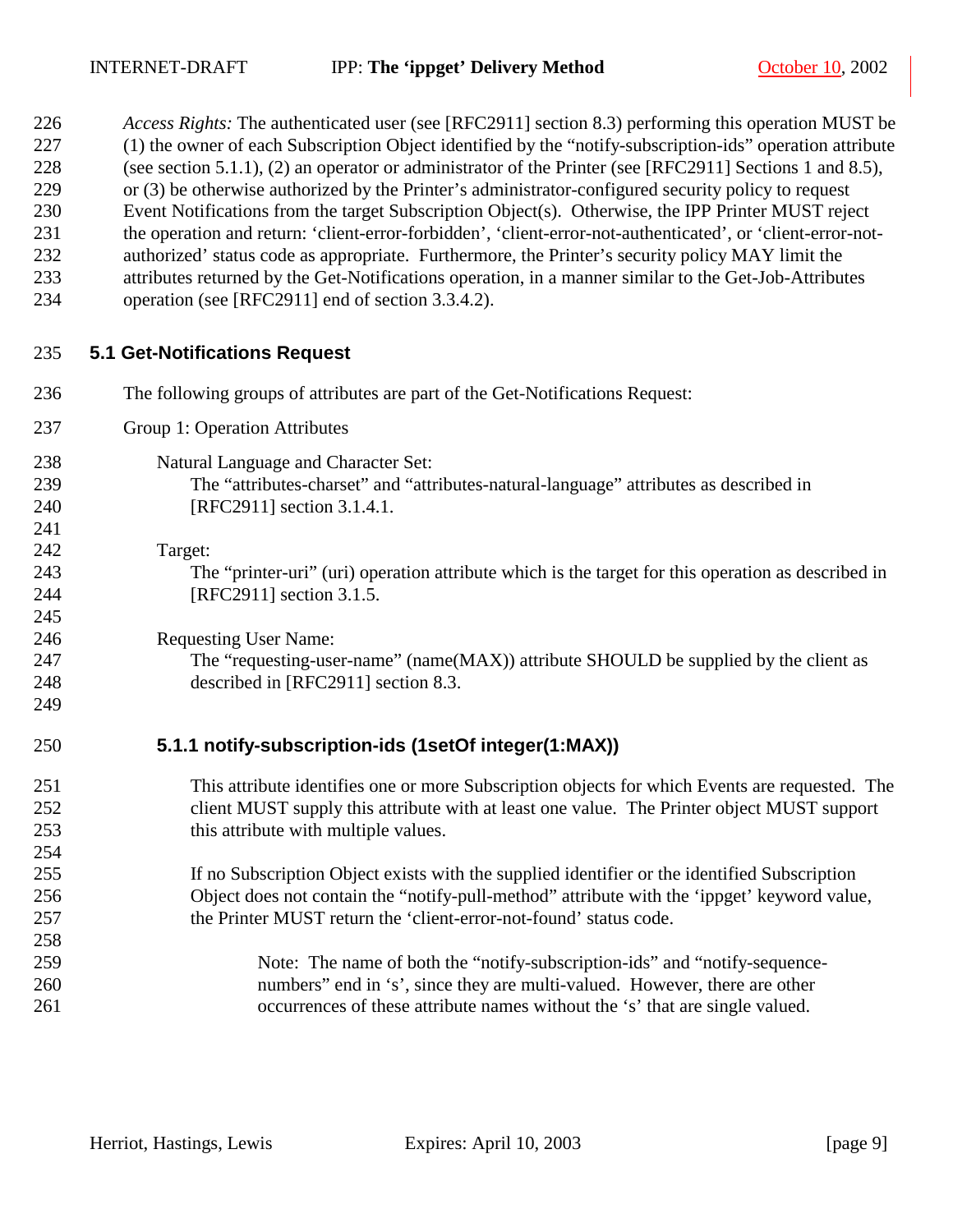276

283

292

#### <span id="page-9-0"></span>262 **5.1.2 notify-sequence-numbers (1setOf integer(1:MAX))**

- 263 This attribute specifies one or more lowest Event Notification sequence number values for the 264 Subscription objects identified by the corresponding values of the "notify-subscription-ids" 265 operation attribute. The Notification Recipient SHOULD supply this attribute and the number 266 of values SHOULD be the same as the number of values of the "notify-subscriptions-ids" 267 attribute. The Printer MUST support this attribute with multiple values.
- 269 The Printer MUST NOT return Notification Events with lower sequence numbers for the 270 corresponding Subscription object. Therefore, by supplying the proper values for this 271 attribute the Notification Recipient can prevent getting the same Event Notifications from a 272 Subscription object that were returned on a previous Get-Notifications request. The 273 Notification Recipient SHOULD remember the highest "notify-sequence-number" value 274 returned for each Subscription object requested and SHOULD pass that value for each 275 requested Subscription object on the next Get-Notifications request.
- 277 If the Notification Recipient supplies fewer values for this attribute (including omitting this 278 attribute) than for the "notify-subscription-ids" operation attribute, the Printer assumes a '1' 279 value for each missing value. A value of '1' causes the Printer to return any un-expired Event 280 Notification for that Subscription object, since '1' is the lowest possible sequence number. If 281 the Notification Recipient supplies more values for this attribute than the number of values for 282 the "notify-subscription-ids" operation attribute, the Printer ignores the extra values.
- 284 Note: If a Notification Recipient performs two consecutive Get-Notifications operations with 285 the same value for "notify-sequence-number" (or omits the attribute), the time stamp of the 286 first Event Notification in the second Get-Notifications Response may be less than the time 287 stamp of the last Event Notification in the first Get-Notification Response. This happens 288 because the Printer sends all unexpired Event Notification with a sequence number equal or 289 higher according to the ordering specified in [ipp-ntfy] and some Event Notifications from the 290 first Get-Notifications operation may not have expired by the time the second Get-291 Notifications operation occurs.
- 293 **5.1.3 notify-wait (boolean)**
- 294 This value indicates whether or not the Notification Recipient wants **Event Wait Mode**. The 295 client MAY supply this attribute. The Printer object MUST support both values of this 296 attribute. 297
- 298 If the client supplies the 'false' value or omits this attribute, the client is not requesting **Event**  299 **Wait Mode**. If the value is 'true', the client is requesting **Event Wait Mode**. See the 300 beginning of section 5.2 for the rules for **Event Wait Mode**.

#### 301 **5.2 Get-Notifications Response**

302 The Printer has the following options for responding to a Get-Notifications Request: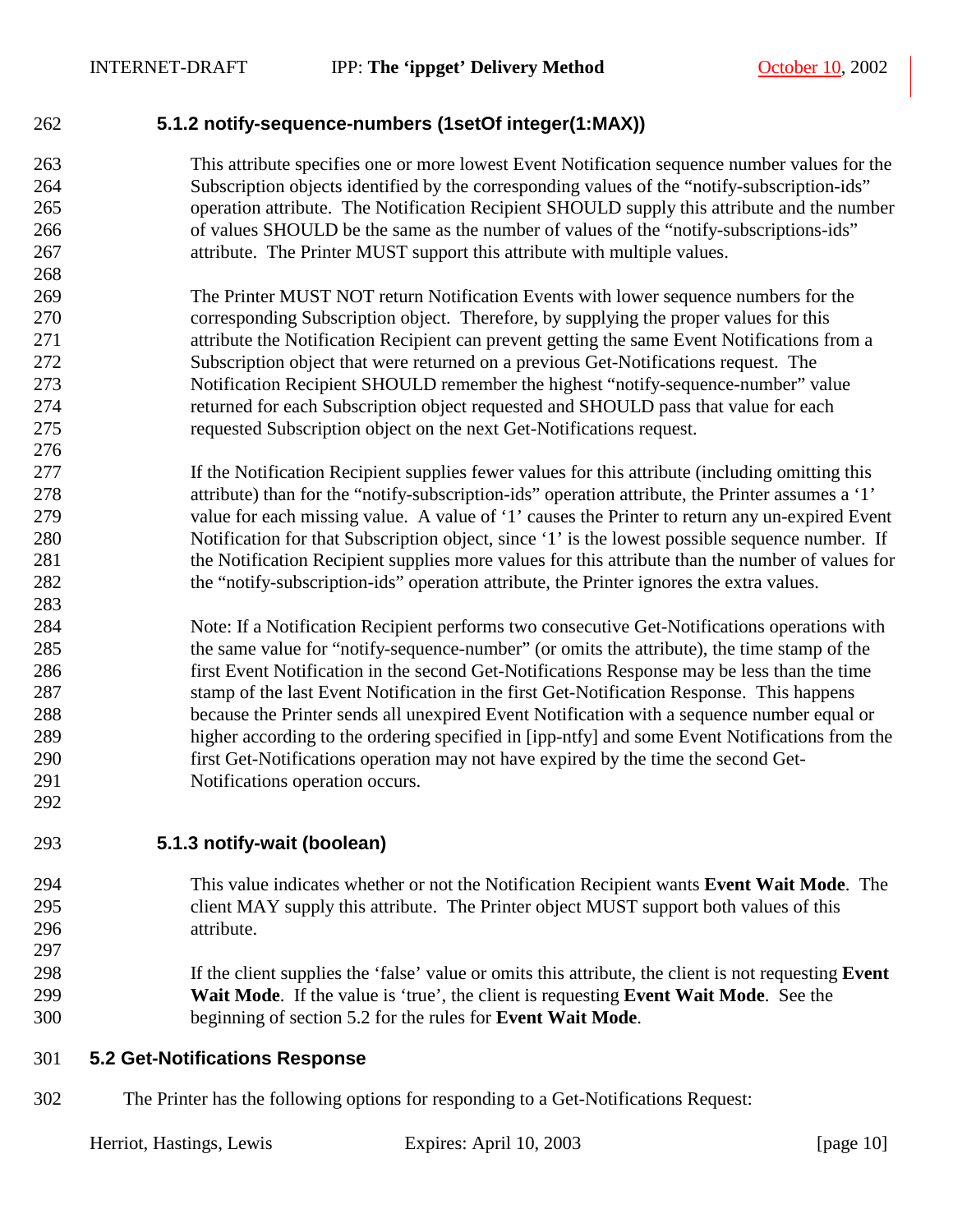- 303 1. The Printer can reject the request and return the 'server-error-busy' status code, if the Printer is 304 too busy to accept this operation at this time. In this case, the Printer MUST return the "get-305 notify-interval" operation attribute to indicate when the client SHOULD try again.
- 306 2. If the Notification Recipient did not request **Event Wait Mode** ("notify-wait-mode" = 'false' or 307 omitted), the Printer MUST return immediately whatever Event Notifications it currently holds 308 in the requested Subscription object(s) and MUST return the "notify-get-interval" operation 309 attribute with number of seconds from now at which the Notification Recipient SHOULD 310 repeat the Get-Notifications Request to get future Event Notifications.
- 311 3. If the Notification Recipient requested **Event Wait Mode** ("notify-wait-mode" = 'true'), the 312 Printer MUST return immediately whatever Event Notifications it currently holds in the 313 requested Subscription object(s) and MUST continue to return Event Notifications as they 314 occur until all of the requested Subscription Objects are canceled. A Subscription Object is 315 canceled either via the Cancel-Subscription operation or by the Printer (e.g., the Subscription 316 Object is canceled when the associated Job completes and is no longer in the Job Retention or 317 Job History phase - see the ["ippget-event-life \(integer\(15:MAX\)\)"](#page-17-0) attribute discussion in 318 section [8.1\)](#page-17-0).
- 319 However, the Printer MAY decide to terminate **Event Wait Mode** at any time, including in the 320 first response. In this case the Printer MUST return the "notify-get-interval" operation attribute. 321 This attribute indicates that the Printer wishes to leave **Event Wait Mode** and the number of 322 seconds in the future that the Notification Recipient SHOULD try the Get-Notifications 323 operation again. The Notification Recipient MUST accept this response and MUST disconnect. 324 If the Notification Recipient does not disconnect, the Printer SHOULD do so.
- 325 From the Notification Recipient's view, the response appears as an initial burst of data, which includes 326 the Operation Attributes Group and one Event Notification Attributes Group per Event Notification 327 that the Printer is holding. After the initial burst of data, if the Notification Recipient has selected the 328 **Event Wait Mode** option to wait for additional Event Notifications, the Notification Recipient 329 receives occasional Event Notification Attribute Groups. Proxy servers may delay some Event 330 Notifications or cause time-outs to occur. The client MUST be prepared to perform the Get-331 Notifications operation again when time-outs occur.
- 332 Each attribute is encoded using the IPP rules for encoding attributes [RFC2910] and MAY be encoded 333 in any order. Note: the Get-Jobs response in [RFC2911] acts as a model for encoding multiple groups 334 of attributes. See section [11](#page-19-0) for the encoding and transport rules.
- 335 The following groups of attributes are part of the Get-Notifications Response:
- 336 Group 1: Operation Attributes
- 337 Status Message: 338 In addition to the REQUIRED status code returned in every response, the response 339 OPTIONALLY includes a "status-message" (text(255)) and/or a "detailed-status-message" 340 (text(MAX)) operation attribute as described in [RFC2911] sections 13 and 3.1.6. 341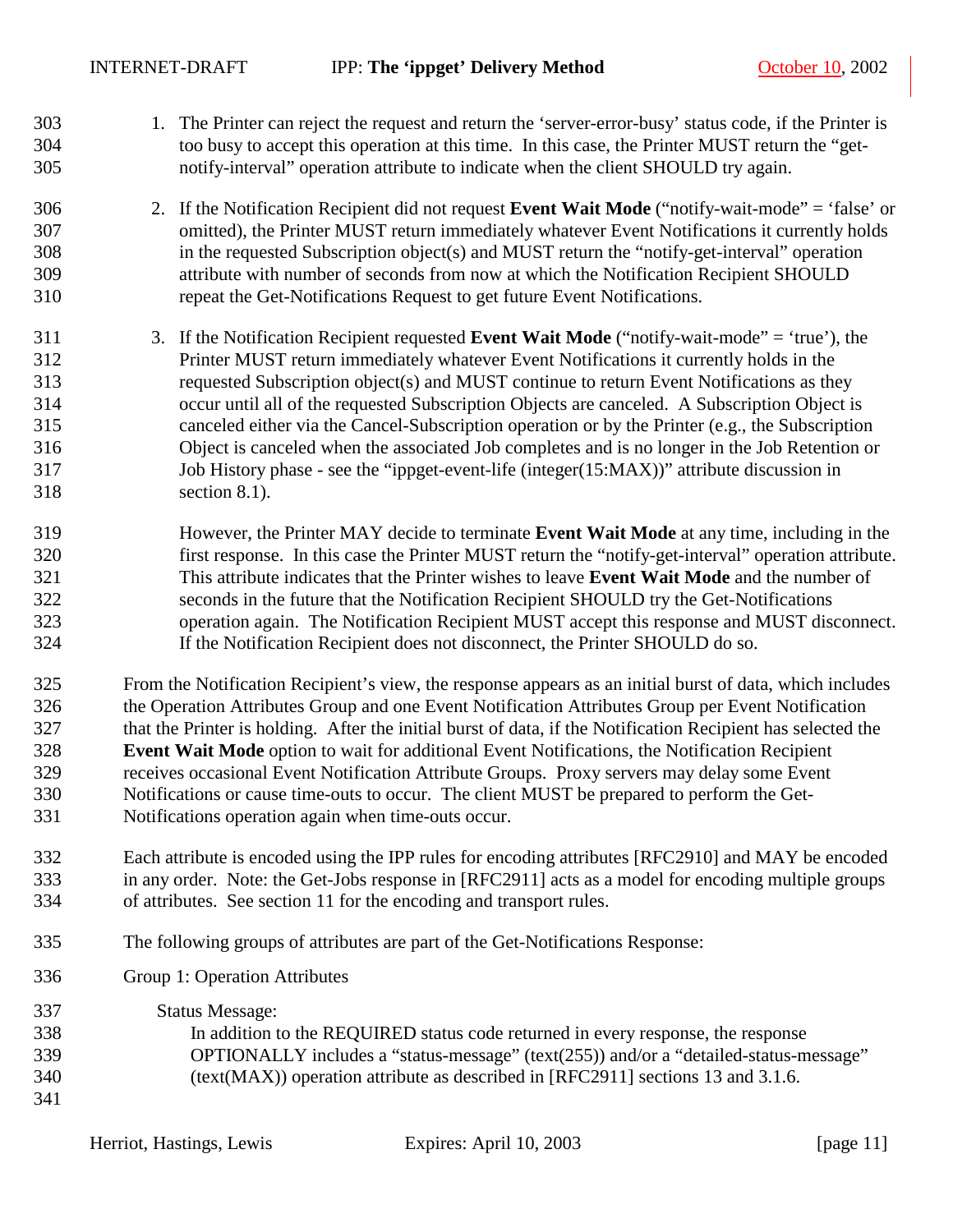| 342 | The Printer can return any status codes defined in [RFC2911]. If the status code is not       |
|-----|-----------------------------------------------------------------------------------------------|
| 343 | 'successful-xxx', the Printer MUST NOT return any Event Notification Attribute groups. The    |
| 344 | following is a description of the important status codes:                                     |
| 345 |                                                                                               |
| 346 | successful-ok: the response contains all Event Notification associated with the specified     |
| 347 | subscription-ids that had been supplied in the "notify-subscription-ids" operation            |
| 348 | attribute in the request. If the requested Subscription Objects have no associated            |
| 349 | Event Notification, the response MUST contain zero Event Notifications.                       |
| 350 | successful-ok-events-complete: indicate when this return is the last return for all           |
| 351 | Subscription objects that match the request, whether or not there are Event                   |
| 352 | Notifications being returned. This condition occurs for Event Wait Mode with                  |
| 353 | Notification Recipients waiting for responses when the Subscription Object is: (1)            |
| 354 | canceled with a Cancel-Subscription operation, (2) deleted when the Per-Printer               |
| 355 | Subscription lease time expires, or (3) when the 'job-completed' event occurs for a           |
| 356 | Per-Job Subscription. This condition also occurs for a Get-Notifications request that         |
| 357 | a Notification Recipient makes after the job completes, but before the Event Life             |
| 358 | expires. See section 10.1.                                                                    |
| 359 | client-error-not-found: The Printer has no Subscription Object's whose "notify-               |
| 360 | subscription-id" attribute equals any of the values of the "notify-subscription-ids"          |
| 361 | operation attribute supplied or the identified Subscription Object does not contain the       |
| 362 | "notify-pull-method" attribute with the 'ippget' keyword value.                               |
| 363 | server-error-busy: The Printer is too busy to accept this operation. The Printer              |
| 364 | SHOULD return the "notify-get-interval" operation attribute in the Operation                  |
| 365 | Attributes of the response, then the Notification Recipient SHOULD wait for the               |
| 366 | number of seconds specified by the "notify-get-interval" operation attribute before           |
| 367 | performing this operation again. If the "notify-get-interval" Operation Attribute is          |
| 368 | not present, the Notification Recipient SHOULD use the normal network back-off                |
| 369 | algorithms for determining when to perform this operation again.                              |
| 370 | redirection-other-site: The Printer does not handle this operation and requests the           |
| 371 | Notification Recipient to perform the operation again with the uri specified by the           |
| 372 | "redirect-uri" Operation Attribute in the response. See section 10.2.                         |
| 373 |                                                                                               |
| 374 | Natural Language and Character Set:                                                           |
| 375 | The "attributes-charset" and "attributes-natural-language" attributes as described in         |
| 376 | [RFC2911] section 3.1.4.2.                                                                    |
| 377 |                                                                                               |
| 378 | The Printer MUST use the values of "notify-charset" and "notify-natural-language",            |
| 379 | respectively, from one Subscription Object associated with the Event Notifications in this    |
| 380 | response.                                                                                     |
| 381 |                                                                                               |
| 382 | Normally, there is only one matched Subscription Object, or the value of the "notify-charset" |
| 383 | and "notify-natural-language" attributes is the same in all Subscription Objects. If not, the |
| 384 | Printer MUST pick one Subscription Object from which to obtain the value of these attributes. |
| 385 | The algorithm for picking the Subscription Object is implementation dependent. The choice     |
| 386 | of natural language is not critical because 'text' and 'name' values can override the         |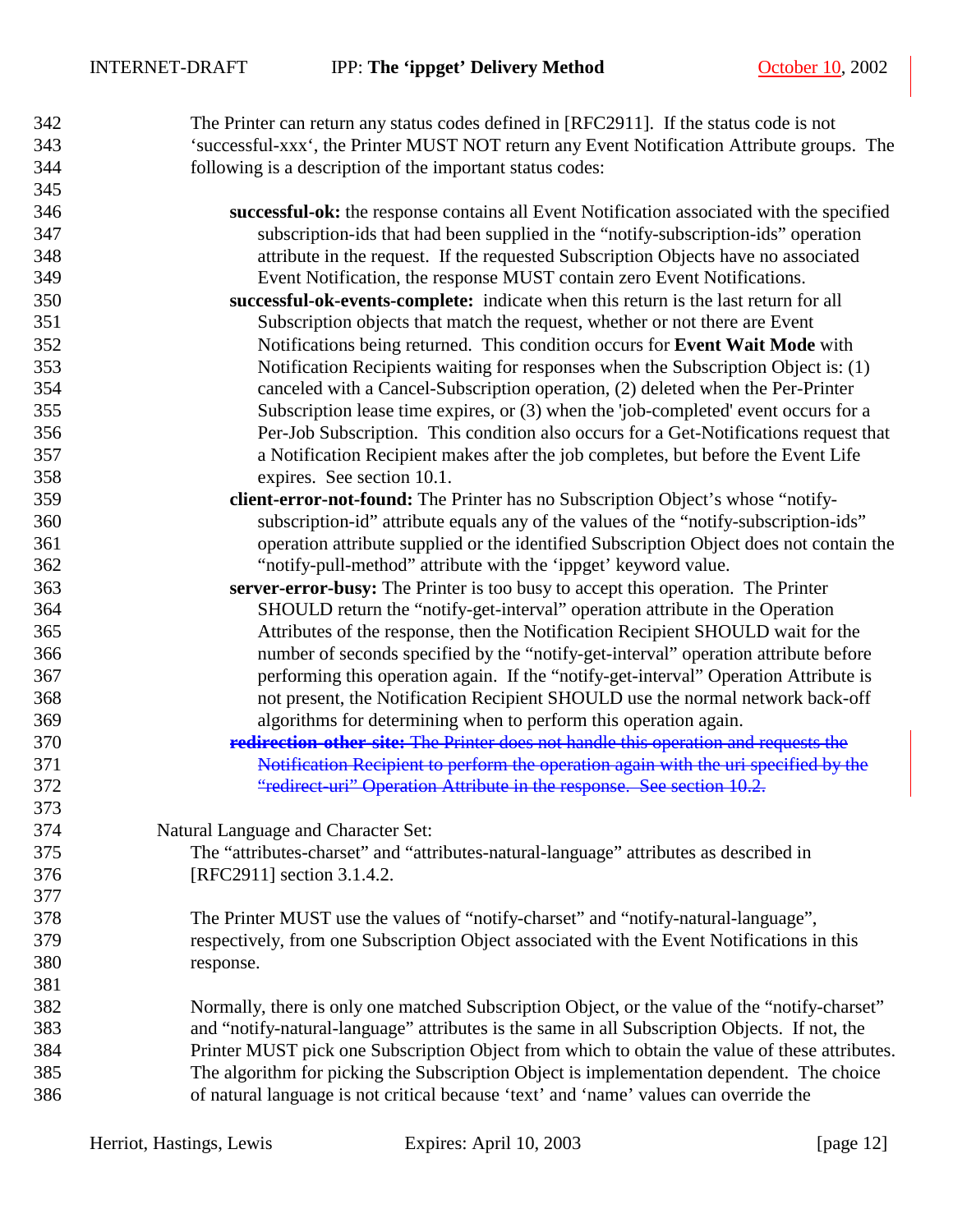<span id="page-12-0"></span>387 "attributes-natural-language" operation attribute. The Printer's choice of charset is critical 388 because a bad choice may leave it unable to send some 'text' and 'name' values accurately.

#### 389

399

407

410

415

#### 390 **5.2.1 notify-get-interval (integer(0:MAX))**

391 The value of this operation attribute is the number of seconds that the Notification Recipient 392 SHOULD wait before trying the Get-Notifications operation again. The Printer MUST return 393 this operation attribute if: (1) it is too busy to return events, (2) the Notification Recipient 394 client did *not* request **Event Wait Mode**, or (3) the Printer is terminating Event Wait Mode. 395 The client MUST accept this attribute and SHOULD re-issue the Get-Notifications operation 396 (with or without "notify-wait" = 'true') the indicated number of seconds in the future in order 397 to get more Event Notifications This value is intended to help the client be a good network 398 citizen.

400 The value of this attribute MUST be at least as large as the value of the Printer's "ippget-401 event-life" Printer Description attribute (see section [8.1\)](#page-17-0). The Printer MAY return a value 402 that is larger than the value of the "ippget-event-life" Printer Description attribute provided 403 that the Printer increases the Event Life for this Subscription object, so that Notification 404 Recipients taking account of the larger value and polling with a longer interval will *not* miss 405 events. Note; implementing such an algorithm requires some hidden attributes in the 406 Subscription object that are IMPLEMENTATION DEPENDENT.

#### 408 If the Printer wants to remain in **Event Wait Mode**, then the Printer MUST NOT return this 409 attribute in the response.

411 Here is a complete table of combinations of "notify-wait", "status-code", "notify-get-interval", 412 and Event Notification Attributes Groups for Get-Notification initial (Wait and No Wait) 413 Responses and subsequent **Event Wait Mode** Responses (which may be staying in **Event**  414 **Wait Mode** or may be requesting the Notification Recipient to leave **Event Wait Mode**):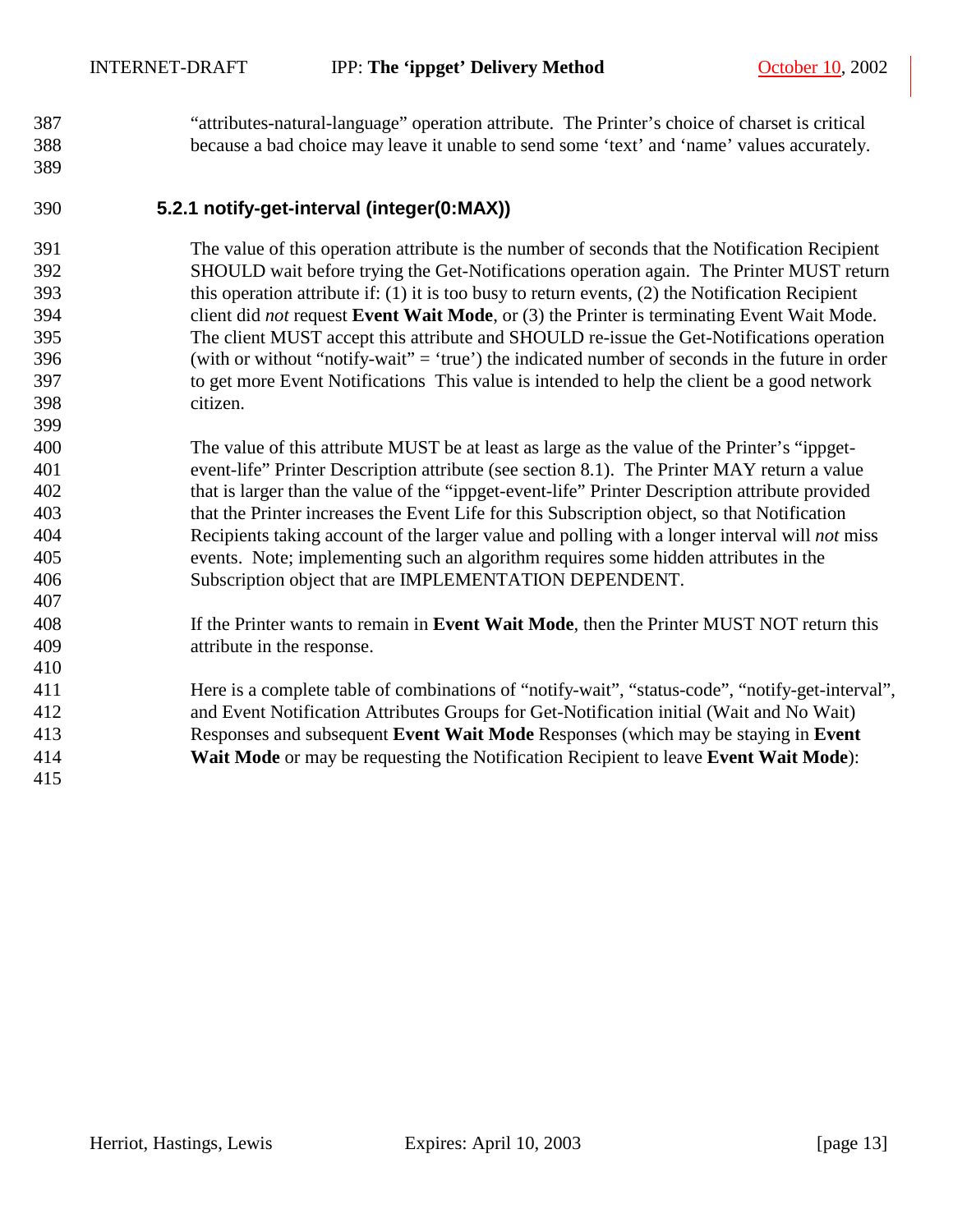<span id="page-13-0"></span>

416 **Table 2 - Combinations of "notify-wait", "status-code", and "notify-get-interval"** 

| client sends:  | Printer returns:  | Printer returns:     | <b>Event Notification</b> |
|----------------|-------------------|----------------------|---------------------------|
| "notify-wait"  | "status-code"     | "notify-get-         | <b>Attribute Groups</b>   |
|                |                   | interval"            |                           |
|                |                   |                      |                           |
| 1. 'false'*    | 'successful-ok'   | MUST return N        | maybe                     |
| 2. 'false'*    | 'not-found'       | <b>MUST NOT</b>      | <b>MUST NOT</b>           |
| 3. 'false' $*$ | 'busy'            | <b>MUST</b> return N | <b>MUST NOT</b>           |
| 4. 'false'*    | 'events-complete' | <b>MUST NOT</b>      | 'iob-completed'           |
| 5. 'true'      | 'successful-ok'   | <b>MUST NOT</b>      | <b>MUST</b>               |
| 6. 'true'      | 'successful-ok'   | <b>MUST</b> return N | maybe                     |
| 7. 'true'      | 'not-found'       | <b>MUST NOT</b>      | <b>MUST NOT</b>           |
| 'true'<br>8.   | 'busy'            | MUST return N        | <b>MUST NOT</b>           |
| $9.$ 'true'    | 'events-complete' | <b>MUST NOT</b>      | 'job-completed' or        |
|                |                   |                      | maybe other               |

417 \* 'false' or client omits the "notify-wait" attribute.

#### 419 Explanation:

420

418

- 421 1-4: client does *not* request **Event Wait Mode**
- 422 5-9: client requests **Event Wait Mode**
- 423 2,7: Subscription object not found, or was canceled earlier; client should NOT try again.
- 424 3,8: server busy, tells client to try later; client should try again in N seconds.
- 425 4: client polled after job completed, but before Event Life expired, and got the 'job-426 completed' event, so the client shouldn't bother trying again; client should NOT try again
- 427 later.
- 428 5: Printer returns one or more Event Notifications and is OK to stay in **Event Wait Mode**; 429 the client waits for more Event Notifications to be returned.
- 430 6: Printer wants to leave **Event Wait mode**. Can happen on the first response (with or
- 431 without Event Notifications) or happen on a subsequent response with or without Event 432 Notifications; the client SHOULD try again in N seconds.
- 433 9: Printer either (1) returns 'job-completed' event or (2) the Subscription Object was canceled
- 434 by either a Cancel-Job or a Per-Printer Subscription expired without being renewed. For case
- 435 (1), at least one Event Notification MUST be returned, while for case (2), it is unlikely that
- 436 any Event Notifications are returned; the client should NOT try again.

#### 437 **5.2.2 printer-up-time (integer(1:MAX))**

438 The value of this attribute is the Printer's "printer-up-time" attribute at the time the Printer 439 sends this response. The Printer MUST return this attribute. Because each Event Notification 440 also contains the value of this attribute when the event occurred, the value of this attribute lets 441 a Notification Recipient know when each Event Notification occurred relative to the time of 442 this response.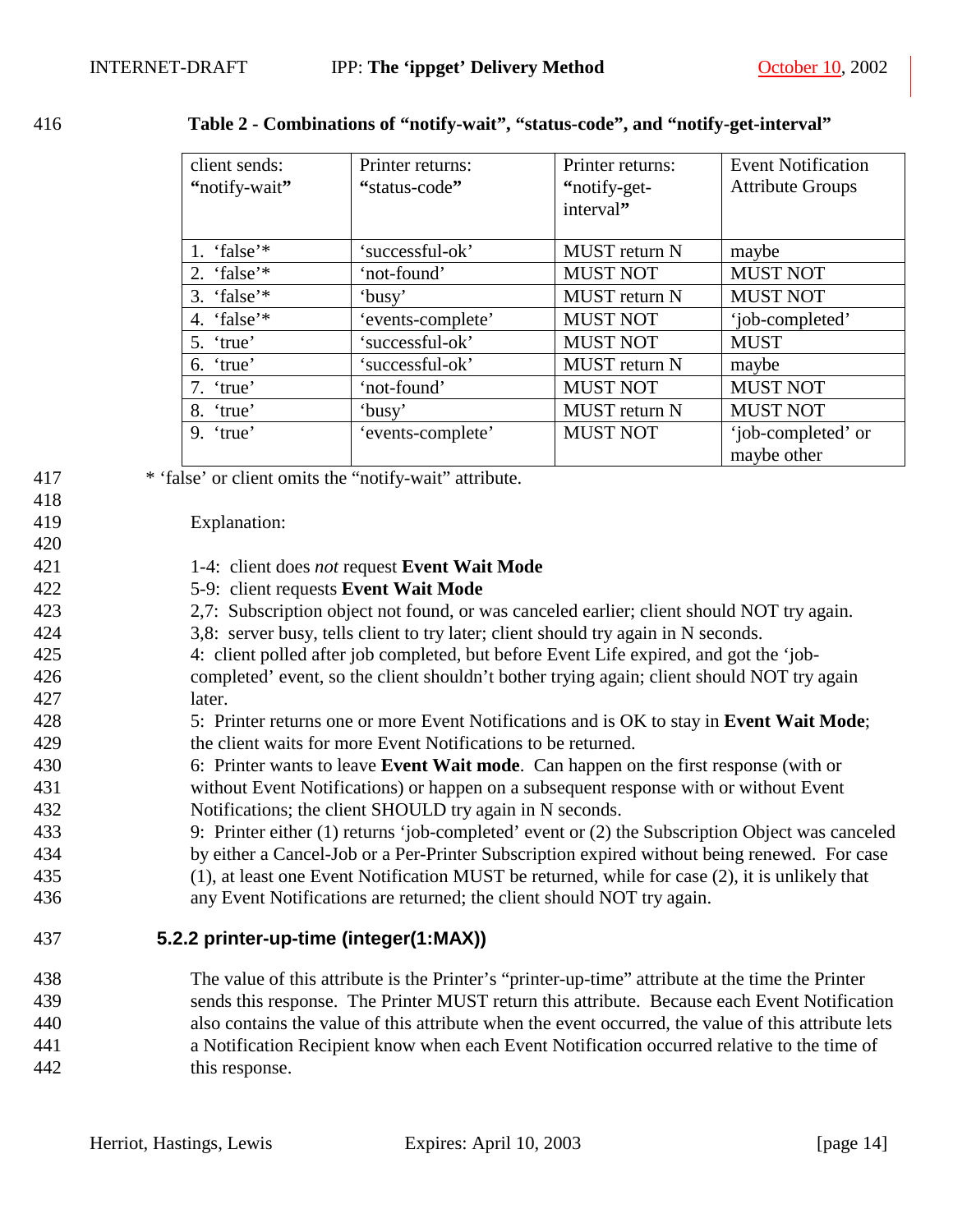<span id="page-14-0"></span>

| 443 | 5.2.3redirect-uri (uri)                                                                         |
|-----|-------------------------------------------------------------------------------------------------|
| 444 | The value of this attribute is the uri that the Notification Recipient MUST use for a           |
| 445 | subsequent Get-Notifications operation. The Printer MAY support this attribute. This            |
| 446 | attribute MUST be returned in the Operation Attributes Group if and only if the Printer returns |
| 447 | the 'redirection other site' status code (see section 1.1).                                     |
| 448 |                                                                                                 |
| 449 | Group 2: Unsupported Attributes                                                                 |
| 450 | See [RFC2911] section 3.1.7 for details on returning Unsupported Attributes.                    |
| 451 |                                                                                                 |
| 452 |                                                                                                 |
| 453 | Group 3 through N: Event Notification Attributes                                                |
| 454 | The Printer responds with one Event Notification Attributes Group per matched Event             |
| 455 | Notification. The entire response is considered a single Compound Event Notification (see       |
| 456 | [ipp-ntfy]). The matched Event Notifications are all un-expired Event Notification associated   |
| 457 | with the matched Subscription Objects and MUST follow the "Event Notification Ordering"         |
| 458 | requirements for Event Notifications within a Compound Event Notification specified in [ipp-    |
| 459 | ntfy] section 9. In other words, the Printer MUST order these Event Notification groups in      |
| 460 | ascending time stamp (and sequence number) order for a Subscription object. If Event            |
| 461 | Notifications for multiple Subscription objects are being returned, the Notification Events for |
| 462 | the next Subscription object follow in ascending time stamp order, etc.                         |
| 463 |                                                                                                 |
| 464 | Each Event Notification Group MUST contain all of attributes specified in section 9.1           |
| 465 | ("Content of Machine Consumable Event Notifications") of [ipp-ntfy] with exceptions             |
| 466 | denoted by asterisks in the tables below.                                                       |
| 467 |                                                                                                 |
| 468 | The tables below are copies of the tables in section 9.1 ("Content of Machine Consumable        |
| 469 | Event Notifications") of [ipp-ntfy] except that each cell in the "Sends" column is a "MUST".    |
| 470 |                                                                                                 |
| 471 | If more than one Event Notification is being returned and the status of each is not the same,   |
| 472 | then the Printer MUST return a "notify-status-code" attribute in each Event Notification        |
| 473 | Attributes group to indicate the differing status values.                                       |
| 474 |                                                                                                 |
| 475 | For an Event Notification for all Events, the Printer includes the attributes shown in Table 3. |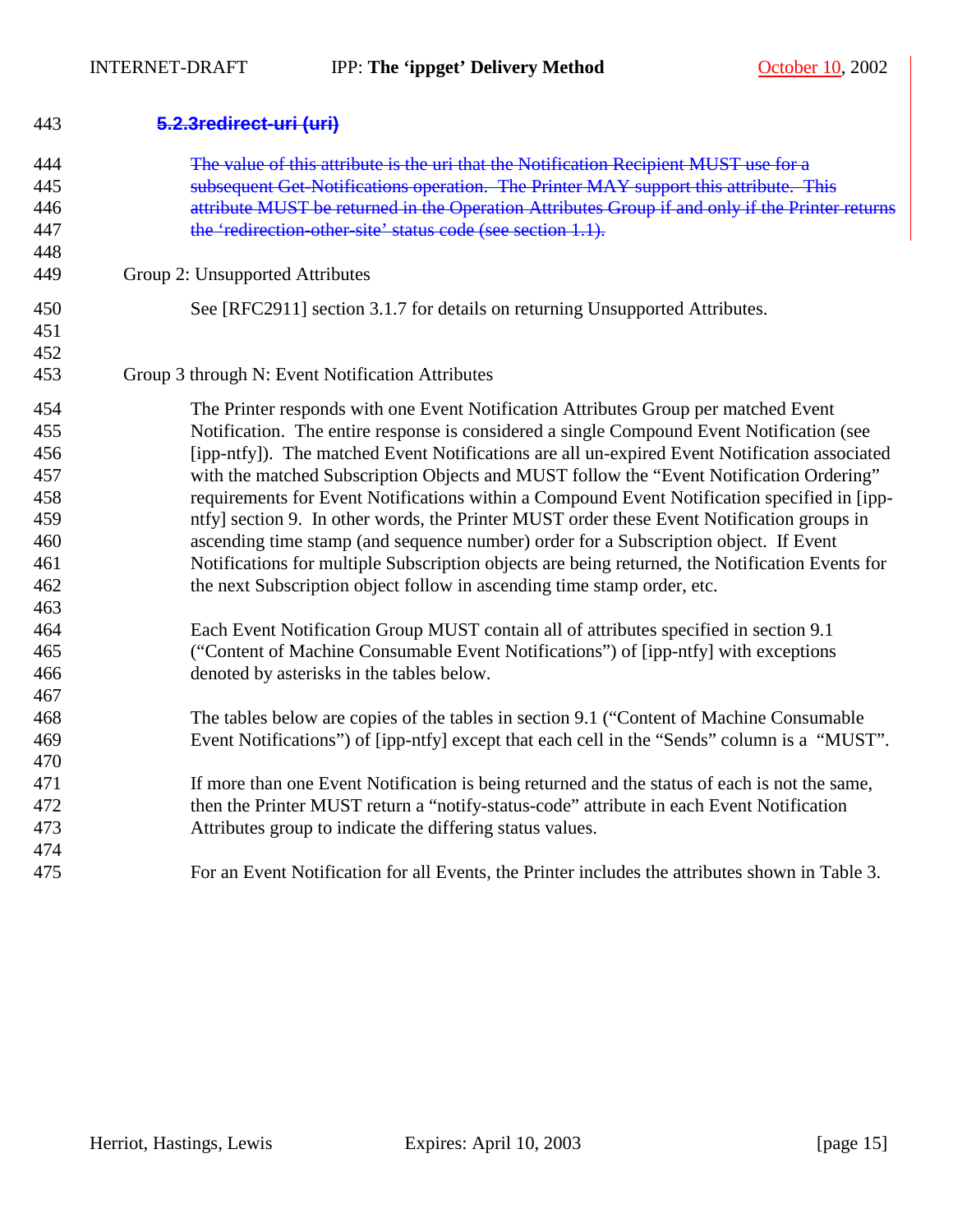|                                                                                                       | Source Value                                                                                                                                                                                                                                                                                                                                                                                                                                                                                                                                                                                                                                                                                                                                                                                                                                                      | Sends       | Source Object             |
|-------------------------------------------------------------------------------------------------------|-------------------------------------------------------------------------------------------------------------------------------------------------------------------------------------------------------------------------------------------------------------------------------------------------------------------------------------------------------------------------------------------------------------------------------------------------------------------------------------------------------------------------------------------------------------------------------------------------------------------------------------------------------------------------------------------------------------------------------------------------------------------------------------------------------------------------------------------------------------------|-------------|---------------------------|
|                                                                                                       | notify-subscription-id (integer(1:MAX))                                                                                                                                                                                                                                                                                                                                                                                                                                                                                                                                                                                                                                                                                                                                                                                                                           | <b>MUST</b> | Subscription              |
|                                                                                                       | notify-printer-uri (uri)                                                                                                                                                                                                                                                                                                                                                                                                                                                                                                                                                                                                                                                                                                                                                                                                                                          | <b>MUST</b> | Subscription              |
|                                                                                                       | notify-subscribed-event (type2 keyword)                                                                                                                                                                                                                                                                                                                                                                                                                                                                                                                                                                                                                                                                                                                                                                                                                           | <b>MUST</b> | <b>Event Notification</b> |
|                                                                                                       | printer-up-time (integer(1:MAX)) *                                                                                                                                                                                                                                                                                                                                                                                                                                                                                                                                                                                                                                                                                                                                                                                                                                | <b>MUST</b> | Printer                   |
|                                                                                                       | printer-current-time (dateTime)                                                                                                                                                                                                                                                                                                                                                                                                                                                                                                                                                                                                                                                                                                                                                                                                                                   | MUST **     | Printer                   |
|                                                                                                       | notify-sequence-number (integer (0:MAX))                                                                                                                                                                                                                                                                                                                                                                                                                                                                                                                                                                                                                                                                                                                                                                                                                          | <b>MUST</b> | Subscription              |
|                                                                                                       | notify-charset (charset)                                                                                                                                                                                                                                                                                                                                                                                                                                                                                                                                                                                                                                                                                                                                                                                                                                          | <b>MUST</b> | Subscription              |
|                                                                                                       | notify-natural-language (naturalLanguage)                                                                                                                                                                                                                                                                                                                                                                                                                                                                                                                                                                                                                                                                                                                                                                                                                         | <b>MUST</b> | Subscription              |
|                                                                                                       | notify-user-data (octetString(63))                                                                                                                                                                                                                                                                                                                                                                                                                                                                                                                                                                                                                                                                                                                                                                                                                                | MUST ***    | Subscription              |
|                                                                                                       | notify-text (text)                                                                                                                                                                                                                                                                                                                                                                                                                                                                                                                                                                                                                                                                                                                                                                                                                                                | <b>MUST</b> | <b>Event Notification</b> |
|                                                                                                       | attributes from the "notify-attributes" attribute                                                                                                                                                                                                                                                                                                                                                                                                                                                                                                                                                                                                                                                                                                                                                                                                                 | MUST ****   | Printer                   |
|                                                                                                       | attributes from the "notify-attributes" attribute                                                                                                                                                                                                                                                                                                                                                                                                                                                                                                                                                                                                                                                                                                                                                                                                                 | $MUST$ **** | Job                       |
|                                                                                                       | attributes from the "notify-attributes" attribute                                                                                                                                                                                                                                                                                                                                                                                                                                                                                                                                                                                                                                                                                                                                                                                                                 | $MUST$ **** | Subscription              |
| 478<br>479<br>480<br>481<br>482<br>483<br>484<br>485<br>486<br>487<br>488<br>489<br>490<br>491<br>492 | * As specified in [ipp-ntfy] section 9, the value of the "printer-up-time" attribute sent in each<br>Event Notification MUST be the time at which the Event occurred, not the time at which the<br>Event Notification was sent.<br>** The Printer MUST send the "printer-current-time" attribute if and only if it supports the<br>"printer-current-time" attribute on the Printer object.<br>*** If the associated Subscription Object does not contain a "notify-user-data" attribute, the<br>Printer MUST send an octet-string of length 0.<br>**** If the "notify-attributes" attribute is present on the Subscription Object, the Printer<br>MUST send all attributes specified by the "notify-attributes" attribute. Note: if the Printer<br>doesn't support the "notify-attributes" attribute, it is not present on the associated Subscription<br>Object. |             |                           |
| 493<br>494                                                                                            | For Event Notifications for Job Events, the Printer includes the additional attributes shown in<br>Table 4.                                                                                                                                                                                                                                                                                                                                                                                                                                                                                                                                                                                                                                                                                                                                                       |             |                           |

<span id="page-15-0"></span>

| 476 | Table 3 – Attributes in Event Notification Content |
|-----|----------------------------------------------------|
|     |                                                    |

477

481

484

487

491 492

| 495<br>Table 4 – Additional Attributes in Event Notification Content for Job Events |
|-------------------------------------------------------------------------------------|
|-------------------------------------------------------------------------------------|

| Source Value                               | Sends       | Source Object |
|--------------------------------------------|-------------|---------------|
| job-id (integer $(1:MAX)$ )                | <b>MUST</b> | Job           |
| job-state (type1 enum)                     | <b>MUST</b> | Job           |
| job-state-reasons (1setOf type2 keyword)   | <b>MUST</b> | Job           |
| job-impressions-completed (integer(0:MAX)) | $MUST*$     | Job           |

496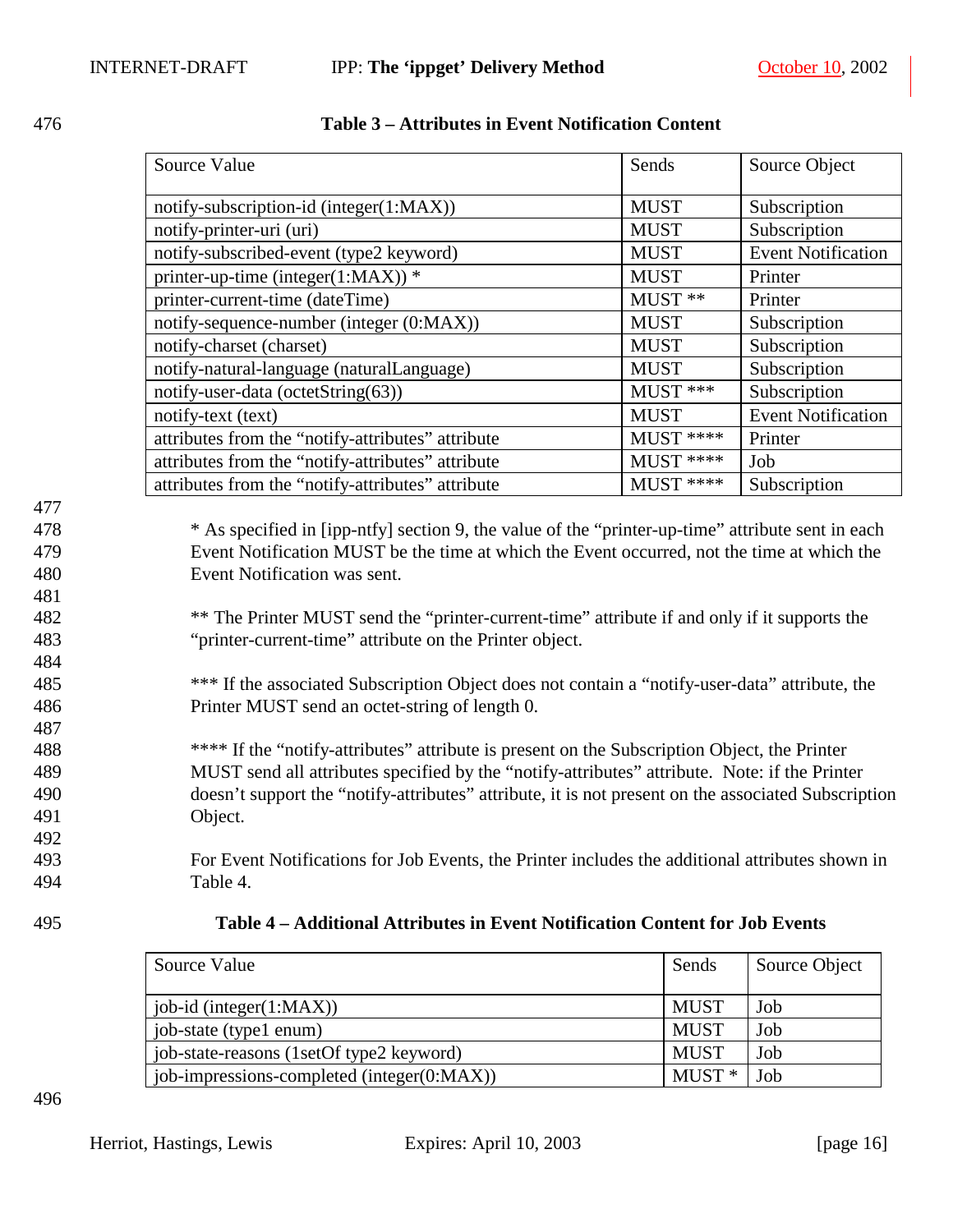<span id="page-16-0"></span>497 \* The Printer MUST send the "job-impressions-completed" attribute in an Event Notification 498 only for the combinations of Events and Subscribed Events shown in Table 5.

499

#### 500 **Table 5 – Combinations of Events and Subscribed Events for "job-impressions-completed"**

| Job Event       | Subscribed Job Event |
|-----------------|----------------------|
| 'job-progress'  | 'job-progress'       |
| 'job-completed' | 'job-completed'      |
| 'iob-completed' | 'job-state-changed'  |

502

503 For Event Notification for Printer Events, the Printer includes the additional attributes shown 504 in Table 6.

#### 505 **Table 6 – Additional Attributes in Event Notification Content for Printer Events**

| Source Value                                 | Sends       | Source Object |
|----------------------------------------------|-------------|---------------|
| printer-state (type1 enum)                   | <b>MUST</b> | Printer       |
| printer-state-reasons (1setOf type2 keyword) | <b>MUST</b> | Printer       |
| printer-is-accepting-jobs (boolean)          | <b>MUST</b> | Printer       |

## 506 **6 Additional Information about Subscription Template Attributes**

507 The 'ippget' Delivery Method does not define any addition Subscription Template attributes. The 508 'ippget' Delivery Method has the same conformance requirements for Subscription Template attributes 509 as defined in [ipp-ntfy]. This section defines additional information about Subscription Template 510 attributes defined in [ipp-ntfy].

#### 511 **6.1 notify-pull-method (type2 keyword)**

- 512 This Subscription Template attribute identifies the Pull Delivery Method to be used for the
- 513 Subscription Object (see [ipp-ntfy]). In order to support the 'ippget' Pull Delivery Method defined in
- 514 this document, the Printer MUST support this attribute with the following keyword value:
- 515 'ippget': indicates that the IPPGET 'ippget' Pull Delivery Method is to be used for this 516 Subscription Object.

## 517 **7 Subscription Description Attributes**

- 518 The 'ippget' Delivery Method has the same conformance requirements for Subscription Description
- 519 attributes as defined in [ipp-ntfy]. The 'ippget' Delivery Method does not define any addition 520 Subscription Description attributes.

<sup>501</sup>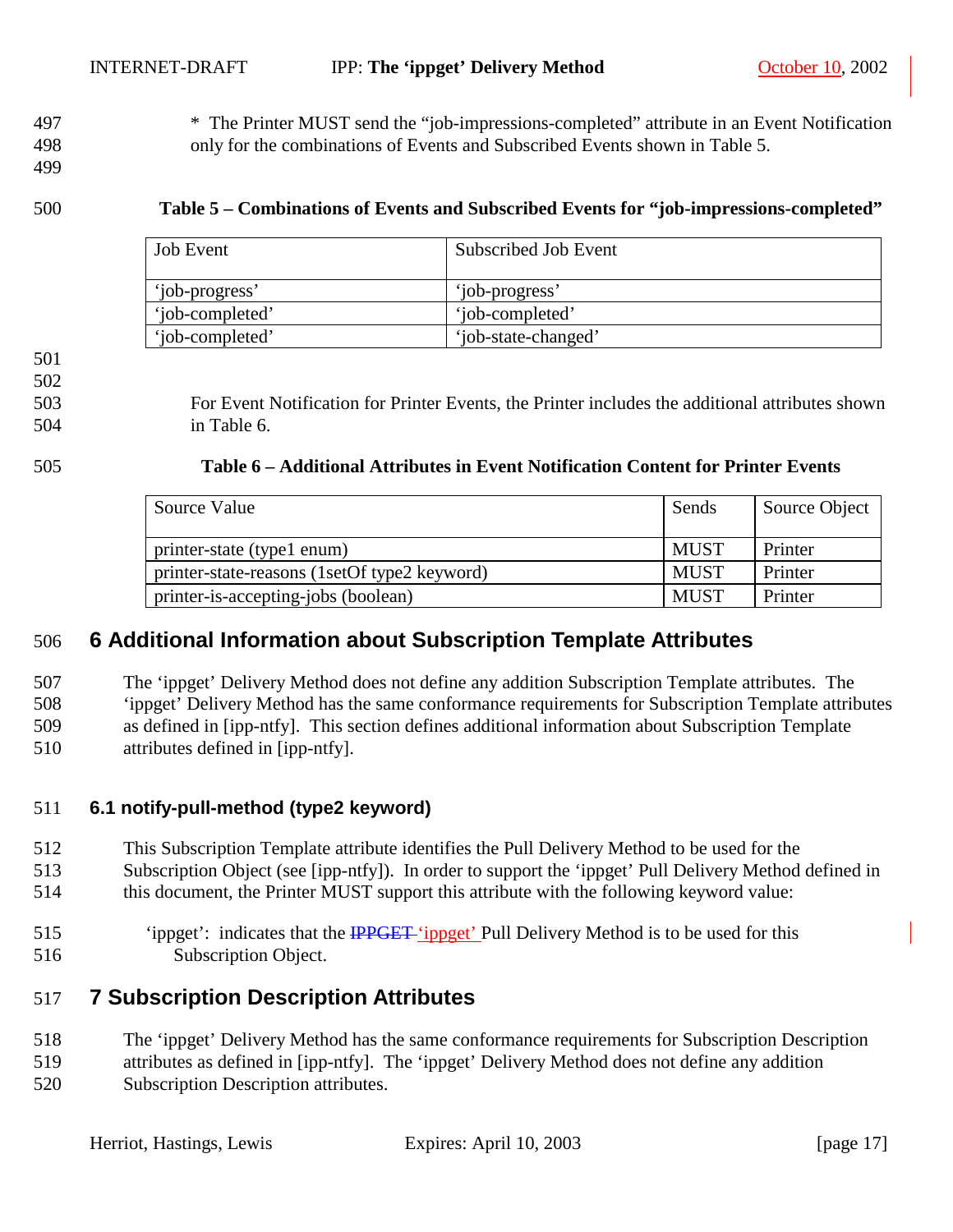## <span id="page-17-0"></span>521 **8 Additional Printer Description Attributes**

522 This section defines additional Printer Description attributes for use with the 'ippget' Delivery Method.

#### 523 **8.1 ippget-event-life (integer(15:MAX))**

524 This Printer Description attribute specifies the Event Life value that the Printer assigns to each Event, 525 i.e., the number of seconds after an Event occurs during which a Printer will return that Event in an 526 Event Notification in a Get-Notifications response. After the Event Life expires for the Event, the 527 Printer MAY no longer return an Event Notification for that Event in a Get-Notifications response.

528 The Printer MUST support this attribute if it supports the 'ippget' Delivery Method. The value MUST 529 be 15 or more (at least 15 seconds) and 60 (seconds) is the RECOMMENDED value to align with the 530 PWG Job Monitoring MIB [RFC2707] jmGeneralJobPersistence and jmGeneralAttributePersistence 531 objects.

- 532 For example, assume the following:
- 533 1. a client performs a Job Creation operation that creates a Subscription Object associated with the 534 'ippget' Delivery Method, AND
- 535 2. an Event associated with the new Job occurs immediately after the Subscription Object is 536 created, AND
- 537 3. the same client or some other client performs a Get-Notifications operation such that the client is 538 *connected* N seconds after the Job Creation operation.

539 Then, if N is less than the value of this attribute, the client(s) performing the Get-Notifications 540 operations can expect not to miss any Event-Notifications, barring some unforeseen lack of memory 541 space in the Printer. Note: The client MUST initiate the Get-Notifications a time that is sufficiently 542 less that N seconds to account for network latency so that it is *connected* to the Printer before N 543 seconds elapses.

544 If a Printer supports the 'ippget' Delivery Method, it MUST keep 'completed', 'canceled', or 'aborted' 545 Job objects in the Job Retention and/or Job History phases for at least as long as this attribute's value. 546 The Printer MAY retain jobs longer that this value. See [RFC2911] section 4.3.7.1 and the discussion 547 in [ipp-ntfy] 'job-completed' event) that explains that a Notification Recipients can query the Job after 548 receiving a 'job-completed' Event Notification in order to find out other information about the job that 549 is 'completed', 'aborted', or 'canceled'. However, this attribute has no effect on the Cancel-550 Subscription operation which deletes the Subscription object immediately, whether or not it contain the 551 "notify-pull-method" attribute with the 'ippget' keyword value. Immediately thereafter, subsequent 552 Get-Notifications Responses MUST NOT contain Event Notifications associated with the canceled 553 Subscription object.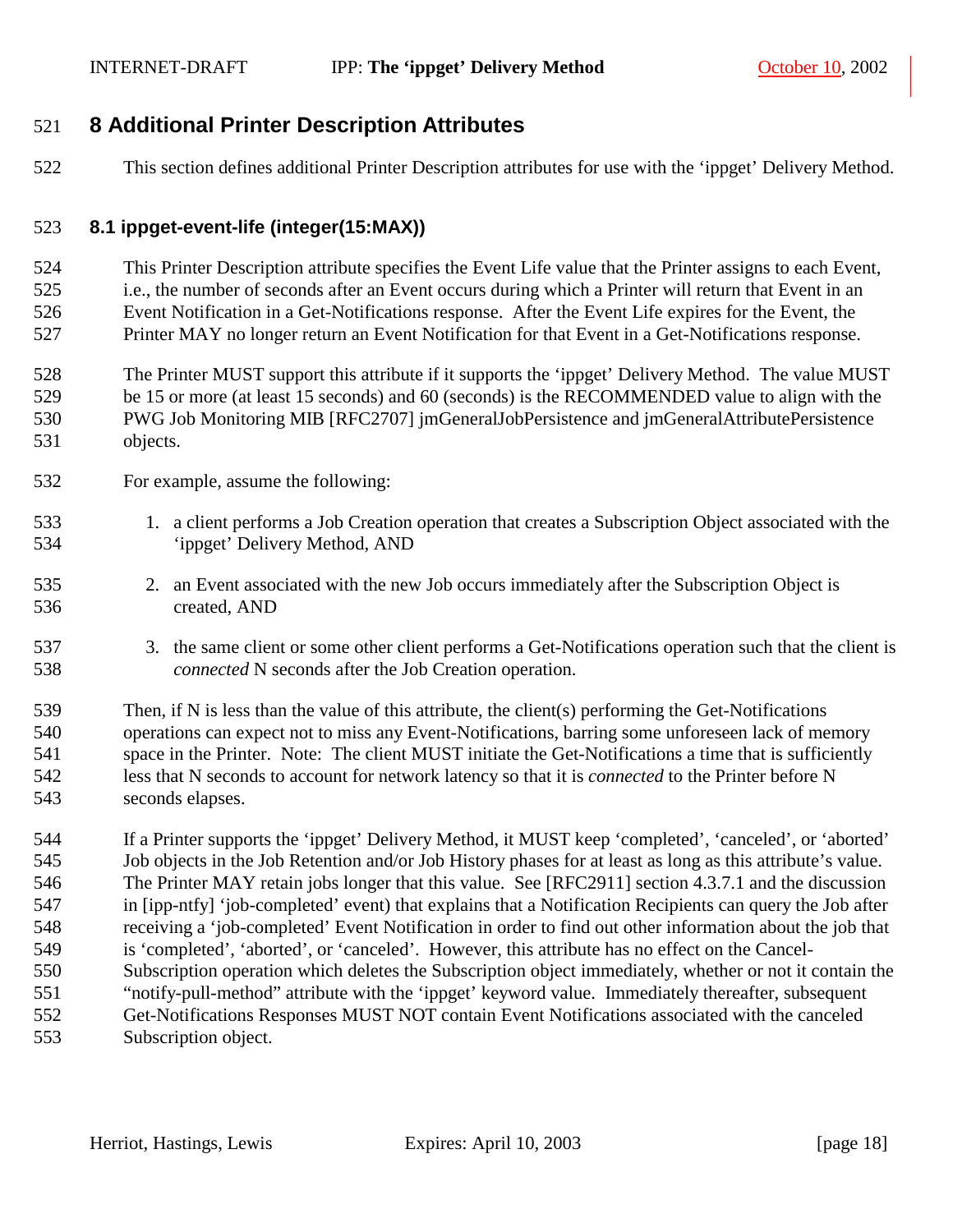## <span id="page-18-0"></span>554 **9 New Values for Existing Printer Description Attributes**

555 This section defines additional values for existing Printer Description attributes defined in [ipp-ntfy].

#### 556 **9.1 notify-pull-method-supported (1setOf type2 keyword)**

- 557 The following keyword value for the "notify-pull-method-supported" attribute is added in order to 558 support the new Delivery Method defined in this document:
- 559 'ippget' The IPP Notification Pull Delivery Method defined in this document.

#### 560 **9.2 operations-supported (1setOf type2 enum)**

- 561 Table 7 lists the "operation-id" value defined in order to support the new Get-Notifications operation 562 defined in this document.
- 

#### 563 **Table 7 – Operation-id assignments**

| Value  | <b>Operation Name</b> |
|--------|-----------------------|
| 0x001C | Get-Notifications     |

564

#### 565 **10 New Status Codes**

566 The following status codes are is defined as an extensions for this Delivery Method and are is returned 567 as the status code of the Get-Notifications operation in Group 1 or Group 3 to N (see section [5.2\)](#page-9-0).

#### 568 **10.1 successful-ok-events-complete (0x0007)**

569 The Printer MUST return the 'successful-ok-events-complete' status code to indicate when this Get-570 Notifications response is the last response for a Subscription object, whether or not there are Event

571 Notifications being returned. This condition occurs for **Event Wait Mode** with Notification

572 Recipients waiting for responses when the Subscription Object is: (1) canceled with a Cancel-

- 573 Subscription operation, (2) deleted when the Per-Printer Subscription lease time expires, or (3) when
- 574 the 'job-completed' event occurs for a Per-Job Subscription. This condition also occurs for a Get-
- 575 Notifications request that a Notification Recipient makes after the job completes, but before the Event
- 576 Life expires.

#### 577 **10.2redirection-other-site (0x0300)**

578 This status code means that the Printer doesn't perform that Get-Notifications operation and that the 579 "Fedirect-uri" operation attribute (see section [5.2.3\)](#page-14-0) in the response contains the uri that the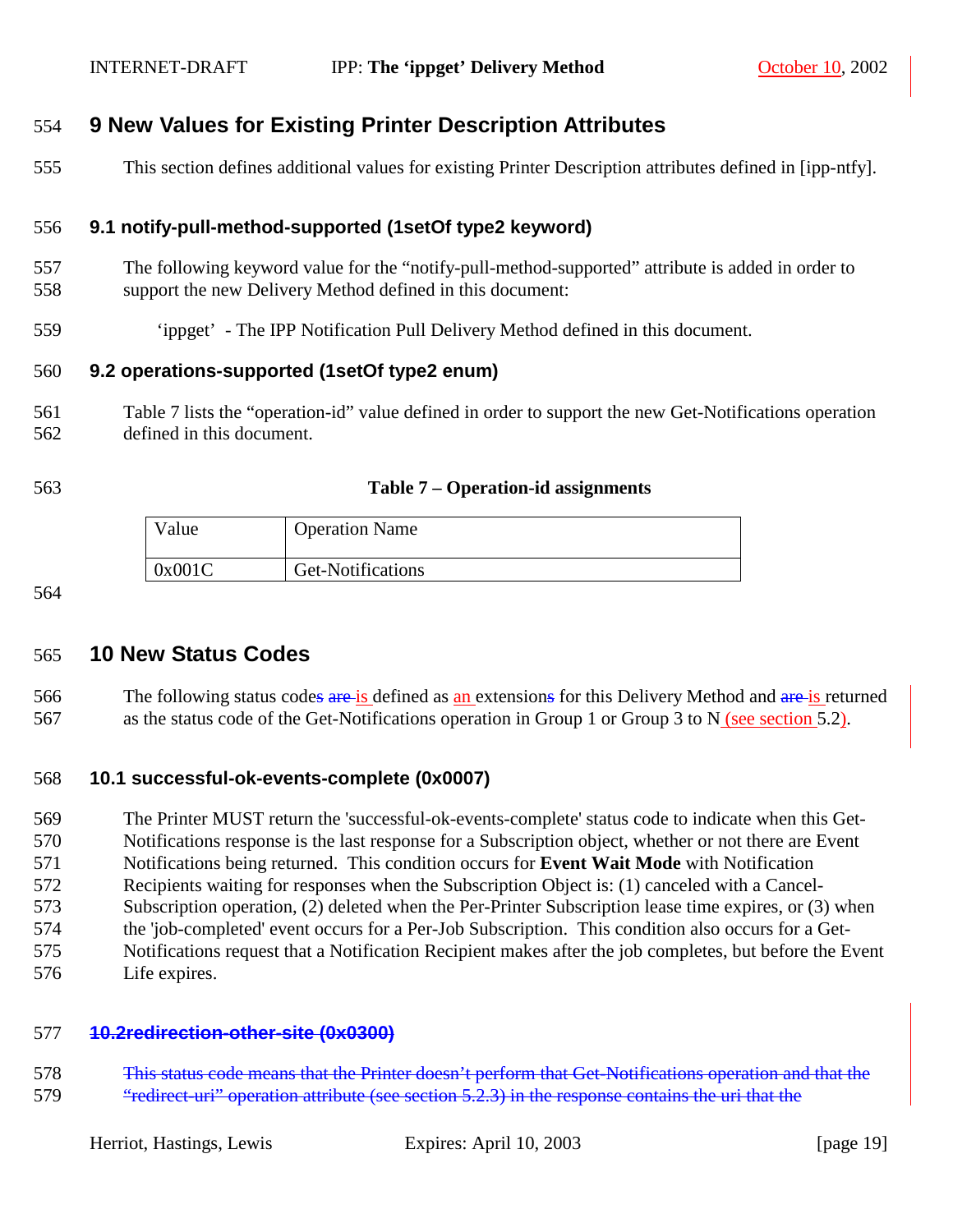- <span id="page-19-0"></span>580 Notification Recipient MUST use for performing the Get-Notifications operation. If the client issues 581 subsequent Get-Notifications operations, it MUST use the value of the "redirect-uri" operation attribute
- 582 returned by the Printer as the target of the operation.

## 583 **11 Encoding and Transport**

- 584 This section defines the encoding and transport considerations for this Delivery Method based on 585 [RFC2910].
- 586 The encoding of a Get-Notifications Response is modeled the Get-Jobs Response (see [RFC2911]). In 587 a Get-Notifications Response, each Event Notification Attributes Group MUST start with an 'event-588 notification-attributes-tag' (see the section "Encodings of Additional Attribute Tags" in [ipp-ntfy]), and 589 end with an 'end-of-attributes-tag'. In addition, for **Event Wait Mode** the multi-part/related is used to 590 separate each multiple response (in time) to a single Get-Notifications Request.
- 591 The Printer returns Get-Notification Response as follows:
- 592 1. If the Notification Recipient client did not request **Event Wait Mode** ("notify-wait" = 'false' or 593 omitted), the Printer ends the response with an 'end-of-attributes-tag' (see [RFC2911] Get-Jobs 594 encoding) as with any operation response.
- 595 2. If the Notification Recipient client requests **Event Wait Mode** ("notify-wait" = 'true') and the 596 Printer wishes to honor the request, the Printer MUST return the response as an application/ipp 597 part inside a multi-part/related MIME media type. When one or more additional Events occur, 598 the Printer returns each as an additional Event Notification Group using a separate 599 application/ipp part under the multi-part/related type.
- 600 3. If the client requested **Event Wait Mode** ("notify-wait" = 'true'), but the Printer does not wish 601 to honor the request in the initial response but wants the client explicitly poll for Event 602 Notifications, the Printer MUST return the "notify-get-interval" operation attribute (see section 603 [5.2.1\)](#page-12-0). The Printer returns the response as an application/ipp part which MAY be inside an 604 multi-part/related type. The client MUST accept this response and re-issue the Get-605 Notifications request in the future indicated by the value of the "notify-get-interval" attribute 606 value..
- 607 4. If the client requested **Event Wait Mode** ("notify-wait" = 'true'), and the Printer initially 608 honored the request, but later wishes to leave **Event Wait Mode**, the Printer MUST return the 609 "notify-get-interval" operation attribute (see section [5.2.1\)](#page-12-0). The Printer returns the response as 610 an application/ipp part which MUST be inside an multi-part/related type.
- 611 Note: All of the above is without either the Printer or the Notification Recipient closing the connection. 612 In fact, the connection SHOULD remain open for any subsequent IPP operations. However, either the 613 Notification Recipient or the Printer can abnormally terminate by closing the connection. But, if the 614 Printer closes the connection too soon after returning the response, the client may not receive the 615 response.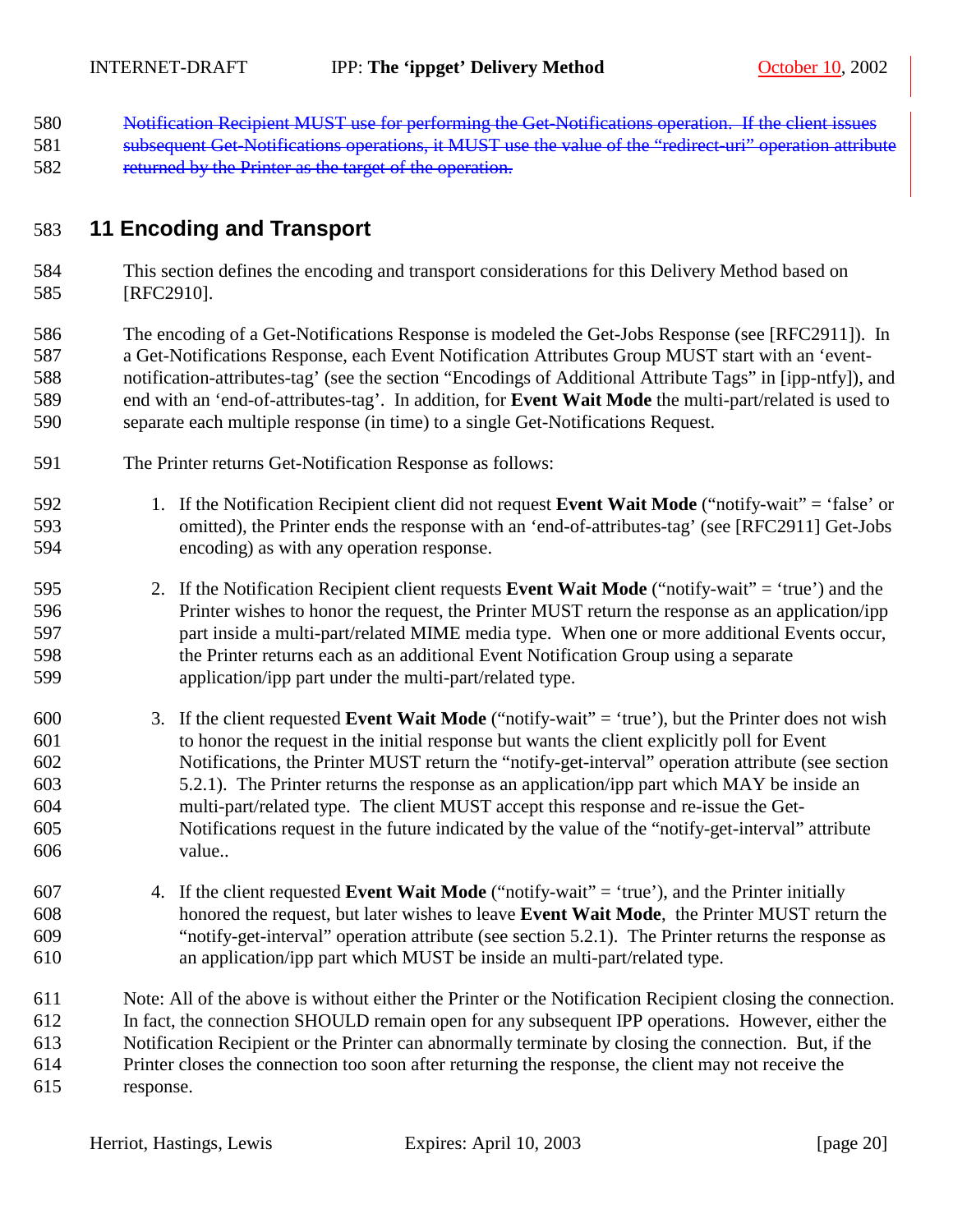<span id="page-20-0"></span>616 The Printer MAY chunk the responses, but this has no significance to the IPP semantics.

617 Note: While HTTP/1.1 allows a proxy to collect chunked responses over a period of time and return 618 them back as a single un-chunked response (with a Content Length instead). However, in practice no 619 proxy wants to have an infinite buffer. Also no proxy want to hold up responses, since user would be 620 furious.

- 621 This notification delivery method uses the IPP transport and encoding [RFC2910] for the Get-
- 622 Notifications operation with the following extension allocated in [ipp-ntfy]:
- 

#### 623 **Table 8 – The "event-notification-attributes-tag" value**

| Tag Value (Hex) | Meaning                             |
|-----------------|-------------------------------------|
| 0x07            | "event-notification-attributes-tag" |

624

## 625 **12 Conformance Requirements**

626 This section lists the conformance requirements for clients and Printers.

#### 627 **12.1 Conformance for IPP Printers**

628 It is OPTIONAL for a Printer to support IPP Notifications as defined in [ipp-ntfy]. However, if a 629 Printer supports IPP Notifications, the Printer MUST support the 'ippget' Delivery Method as defined 630 in this document as one of its Delivery Methods. IPP Printers that conform to this specification:

- 631 1. MUST meet the conformance requirements defined in [ipp-ntfy] for a Pull Delivery Method;
- 632 2. MUST support the Get-Notifications operation defined in section [5,](#page-7-0) including **Event Wait**  633 **Mode**;
- 634 3. MUST support the Subscription Template object attributes as defined in section [6;](#page-16-0)
- 635 4. MUST support the Subscription Description object attributes as defined in section [7;](#page-16-0)
- 636 5. MUST support the "ippget-event-life" Printer Description attribute defined in section [8.1,](#page-17-0) 637 including retaining jobs in the Job Retention and/or Job History phases for at least as long as 638 the value specified by the Printer's "ippget-event-life";
- 639 6. MUST support the additional values for IPP/1.1 Printer Description attributes defined in section 640 [9;](#page-18-0)
- 641 7. MUST support the 'successful-ok-events-complete' status code as described in section [10.1;](#page-18-0)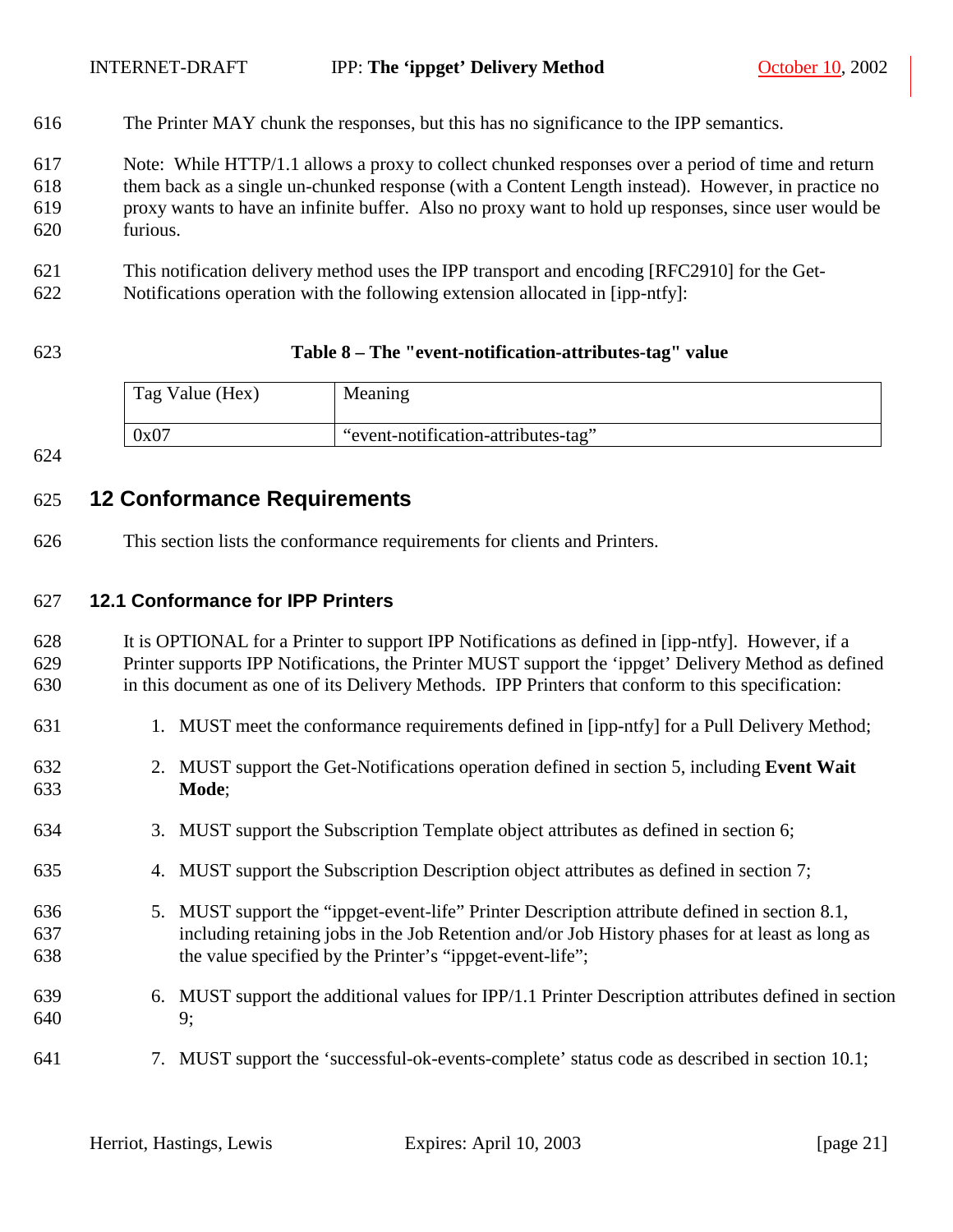<span id="page-21-0"></span>

| 642 | 8. MUST support the "redirection other site" status code defined 1.1, if it redirects Get        |
|-----|--------------------------------------------------------------------------------------------------|
| 643 | <b>Notifications operations:</b>                                                                 |
| 644 | $9.8$ . MUST listen for the IPP Get-Notifications operation requests on IANA-assigned well-known |
| 645 | port 631, unless explicitly configured by system administrators or site policies;                |
| 646 | 40.9. SHOULD NOT listen for IPP Get-Notifications operation requests on any other port, unless   |
| 647 | explicitly configured by system administrators or site policies.                                 |
| 648 | $\frac{11.10}{11.10}$ MUST meet the security conformance requirements as stated in section 17.4. |

## 649 **12.2 Conformance for IPP Clients**

650 It is OPTIONAL for an IPP Client to support IPP Notifications as defined in [ipp-ntfy]. However, if a 651 client supports IPP Notifications, the client MUST support the 'ippget' Delivery Method as defined in 652 this document as one of its Delivery Methods. IPP Clients that conform to this specification:

- 653 1. MUST create Subscription Objects by sending Subscription Creation operation requests 654 containing the "notify-pull-method" attribute (as opposed to the "notify-recipient-uri" attribute) 655 using the 'ippget' keyword value (see sections [6.1](#page-16-0) and [15.2\)](#page-23-0);
- 656 2. MUST send IPP Get-Notifications operation requests (see section [5.1\)](#page-8-0) via the port specified in 657 the associated 'ipp' URL (if present) or otherwise via IANA assigned well-known port 631;
- 658 3. MUST convert the associated 'ipp' URLs for use in IPP Get-Notifications operation to their 659 corresponding 'http' URL forms for use in the HTTP layer according to the rules in section 5 660 "IPP URL Scheme" in [RFC2910].
- 661 4. MUST meet the security conformance requirements as stated in section [17.5.](#page-26-0)

## 662 **13 Normative References**

| 663 | $[$ ipp-ntfy $]$                                                                                                                   |
|-----|------------------------------------------------------------------------------------------------------------------------------------|
| 664 | Herriot, R., and T. Hastings, "Internet Printing Protocol/1.1: IPP Event Notifications and                                         |
| 665 | Subscriptions", <draft-ietf-ipp-not-spec-<math>1009.txt&gt;, September 10<del>June 27</del>, 2002.</draft-ietf-ipp-not-spec-<math> |
| 666 | [RFC2119]                                                                                                                          |
| 667 | S. Bradner, "Key words for use in RFCs to Indicate Requirement Levels", RFC 2119, March 1997                                       |
| 668 | [RFC2910]                                                                                                                          |
| 669 | Herriot, R., Butler, S., Moore, P., and R. Tuner, "Internet Printing Protocol/1.1: Encoding and                                    |
| 670 | Transport", RFC 2910, September 2000.                                                                                              |
| 671 | [RFC2911]                                                                                                                          |
| 672 | deBry, R., Hastings, T., Herriot, R., Isaacson, S., and P. Powell, "Internet Printing Protocol/1.1:                                |
| 673 | Model and Semantics", RFC 2911, September 2000.                                                                                    |

| Herriot, Hastings, Lewis | Expires: April 10, 2003 | [ $page 22$ ] |
|--------------------------|-------------------------|---------------|
|--------------------------|-------------------------|---------------|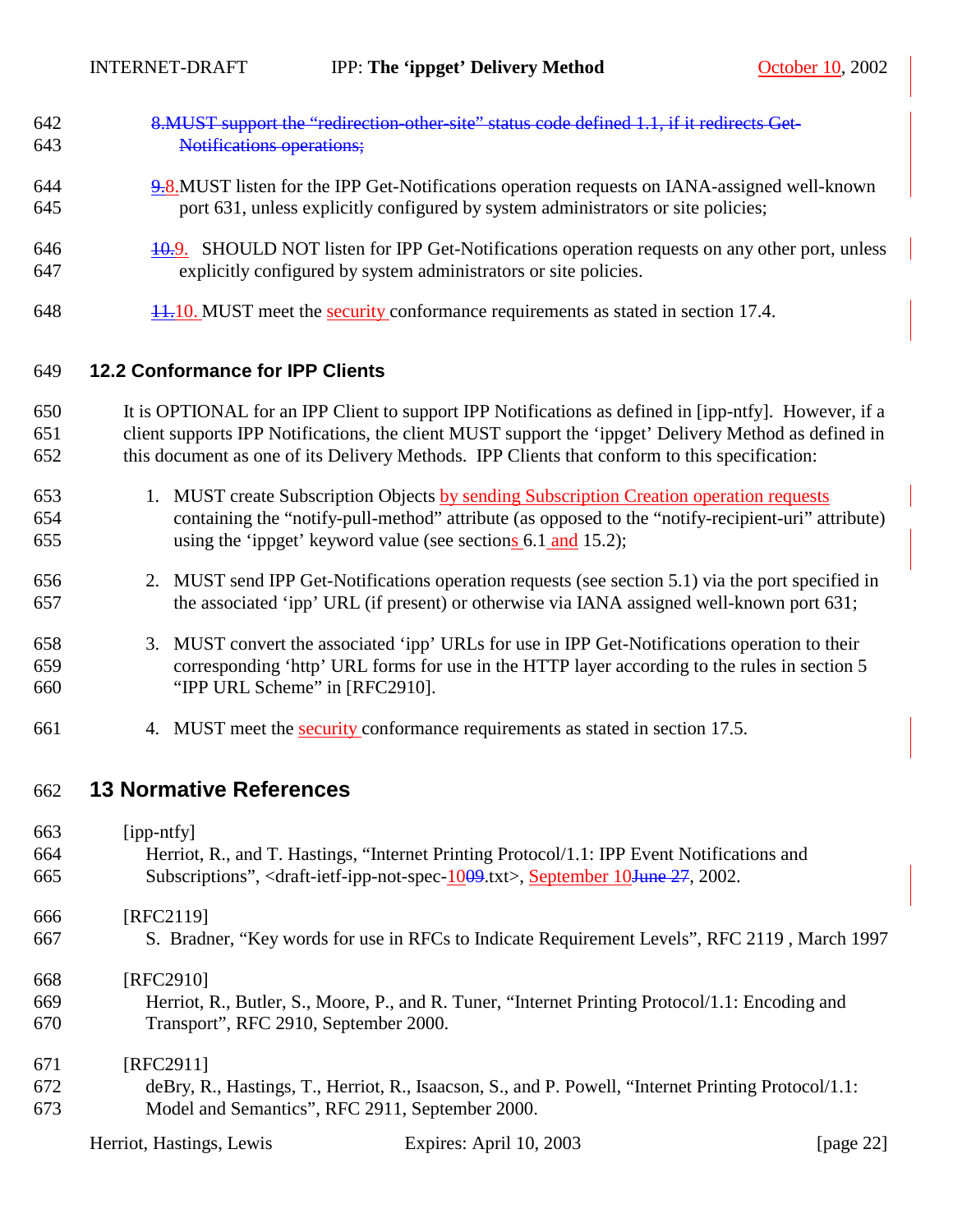## <span id="page-22-0"></span>674 **14 Informative References**

| 675 | [notify-req]                                                                                              |
|-----|-----------------------------------------------------------------------------------------------------------|
| 676 | Hastings, T., deBry, R., and H. Lewis, "Internet Printing Protocol (IPP): Requirements for IPP            |
| 677 | Notifications", <draft-ietf-ipp-not-06.txt>, work in progress, July 17, 2001.</draft-ietf-ipp-not-06.txt> |
| 678 | $[RFC2565]$                                                                                               |
| 679 | Herriot, R., Butler, S., Moore, P., and R. Turner, "Internet Printing Protocol/1.0: Encoding and          |
| 680 | Transport", RFC 2565, April 1999.                                                                         |
| 681 | [RFC2566]                                                                                                 |
| 682 | R. deBry, T. Hastings, R. Herriot, S. Isaacson, and P. Powell, "Internet Printing Protocol/1.0:           |
| 683 | Model and Semantics", RFC 2566, April 1999.                                                               |
| 684 | [RFC2567]                                                                                                 |
| 685 | Wright, D., "Design Goals for an Internet Printing Protocol", RFC 2567, April 1999.                       |
| 686 | [RFC2568]                                                                                                 |
| 687 | Zilles, S., "Rationale for the Structure and Model and Protocol for the Internet Printing Protocol",      |
| 688 | RFC 2568, April 1999.                                                                                     |
| 689 | [RFC2569]                                                                                                 |
| 690 | Herriot, R., Hastings, T., Jacobs, N., Martin, J., "Mapping between LPD and IPP Protocols", RFC           |
| 691 | 2569, April 1999.                                                                                         |
| 692 | [RFC2616]                                                                                                 |
| 693 | R. Fielding, J. Gettys, J. Mogul, H. Frystyk, L. Masinter, P. Leach, T. Berners-Lee, "Hypertext           |
| 694 | Transfer Protocol - HTTP/1.1", RFC 2616, June 1999.                                                       |
| 695 | [RFC2707]                                                                                                 |
| 696 | Bergman, R., Hastings, T., Isaacson, S., and H. Lewis, "Job Monitoring MIB - V1.0", November              |
| 697 | 1999.                                                                                                     |
| 698 | [RFC3196]                                                                                                 |
| 699 | Hastings, T., Manros, C., Zehler, P., Kugler, C., and H. Holst, "Internet Printing Protocol/1.1:          |
| 700 | Implementer's Guide", RFC3196, November 2001.                                                             |

## 701 **15 IANA Considerations**

- 702 This section contains the exact information for IANA to add to the IPP Registries according to the 703 procedures defined in RFC 2911 [RFC2911] section 6. The resulting registrations will be published in 704 the http://www.iana.org/assignments/ipp-registrations registry.
- 705 *Note to RFC Editors: Replace RFC NNNN below with the RFC number for this document, so that it*  706 *accurately reflects the content of the information for the IANA Registry.*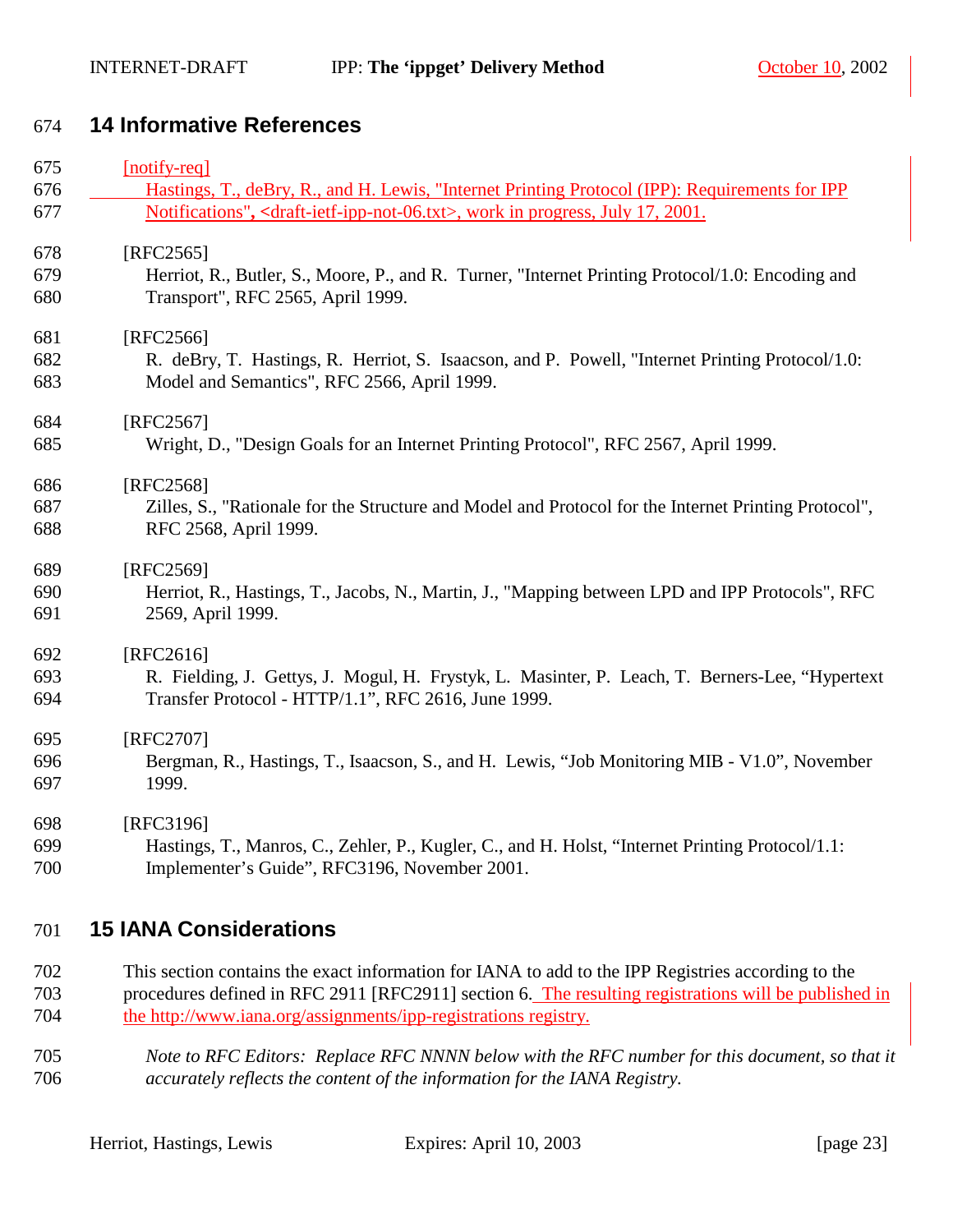#### <span id="page-23-0"></span>707 **15.1 Attribute Registrations**

708 The following table lists the attributes defined in this document. This is to be registered according to 709 the procedures in RFC 2911 [RFC2911] section 6.2.

| 710 | Printer Description attributes:                               | Ref.     | Section: |  |
|-----|---------------------------------------------------------------|----------|----------|--|
| 711 | $ippect-event-life (integer(15:MAX))$                         | RFC NNNN | 8.1      |  |
| 712 |                                                               |          |          |  |
| 713 | The resulting attribute registration will be published in the |          |          |  |
| 714 | ftp://ftp.iana.org/in-notes/iana/assignments/ipp/attributes/  |          |          |  |
| 715 | <del>area.</del>                                              |          |          |  |

716

#### 717 **15.2 Additional keyword attribute value registrations for existing attributes**

- 718 This section lists additional keyword attribute value registrations for use with existing attributes
- 719 defined in other documents.

#### 720 **15.2.1Additional values for the "notify-pull-method-supported" Printer attribute**

721 The following table lists the keyword value defined in this document as an additional keyword value 722 for use with the "notify-pull-method-supported" Printer attribute defined in [ipp-ntfy]. Theseis is are 723 to be registered according to the procedures in RFC 2911 [RFC2911] section 6.1.

| 724        | keyword Attribute Values:                           | Ref.                 | Section: |
|------------|-----------------------------------------------------|----------------------|----------|
| 725        | notify-pull-method (type2 keyword)                  | $[ipp-ntfy]$ 5.3.2   |          |
| 726        | notify-pull-method-supported (1setOf type2 keyword) |                      |          |
| 727        |                                                     | $[ipp-ntfy] 5.3.2.1$ |          |
| 728<br>729 | ippget                                              | RFC NNNN             | 9 1      |

- 730 The resulting keyword method attribute value registrations will be published in the 731 ftp://ftp.iana.org/in-notes/iana/assignments/ipp/attribute-values/notify-pull-method-supported/ 732 area.
- 733

#### 734 **15.2.215.3 Additional enum attribute values for the "operations-supported" Printer**  735 **attribute**

736 The following table lists the enum attribute values defined in this document as an additional type2 737 enum value for use with the "operations-supported" Printer attribute defined in [RFC2911]. Theseis is 738 are to be registered according to the procedures in RFC 2911 [RFC2911] section 6.1.

| Attribute |                                   |                               |                               |                     |
|-----------|-----------------------------------|-------------------------------|-------------------------------|---------------------|
| Value     | Name                              |                               | Reference                     | Section             |
|           |                                   |                               |                               |                     |
|           | operations-supported (type2 enum) |                               | RFC2911                       | 4.4.15              |
|           | type2 enum Attribute Values:      | $57-7.12$<br><del>varac</del> | $D \cap F$<br><del>RCI.</del> | <del>Section:</del> |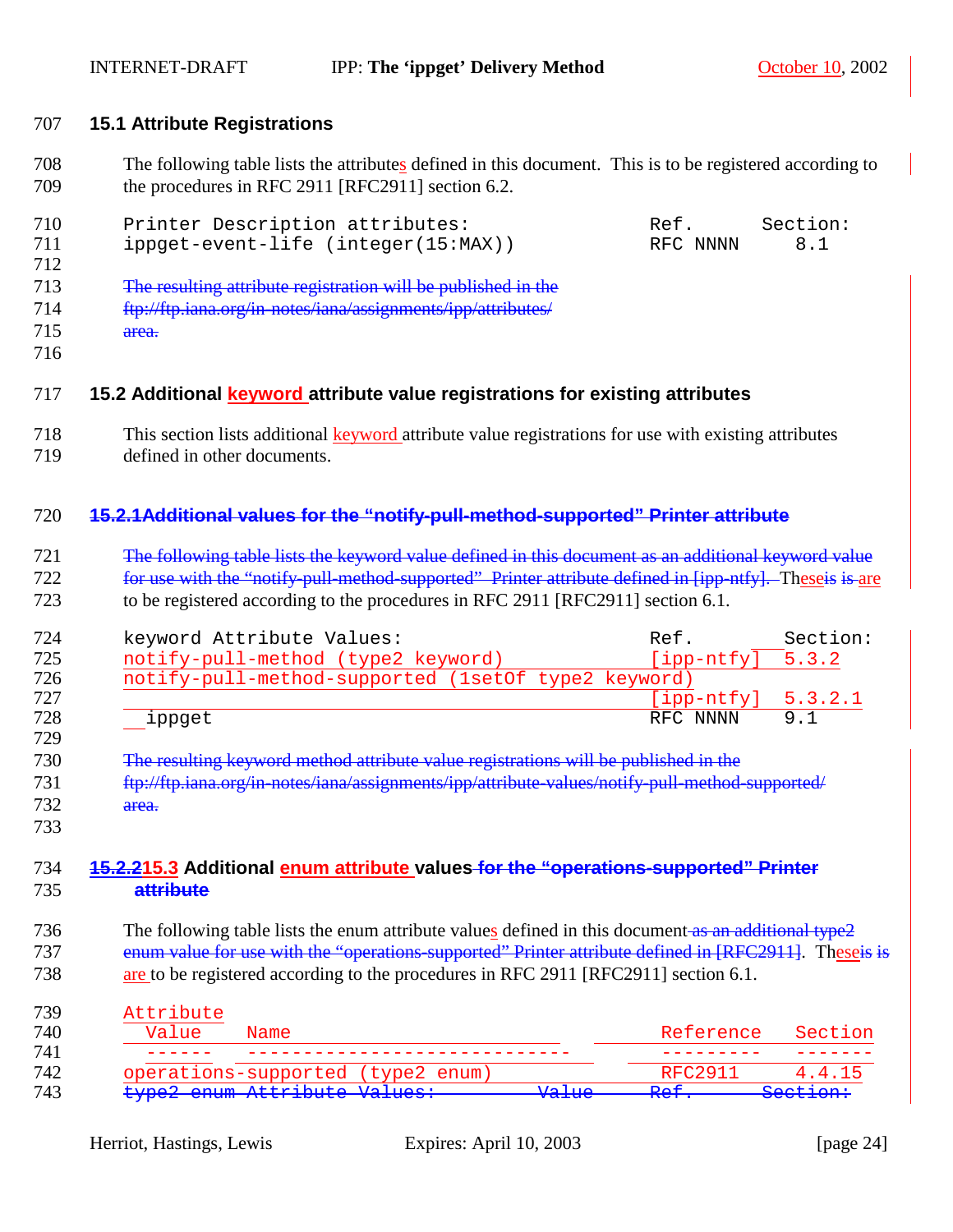INTERNET-DRAFT IPP: **The 'ippget' Delivery Method** October 10, 2002

<span id="page-24-0"></span>

| 744<br>745<br>746<br>747<br>748<br>749        | Get-Notifications<br>0x001C<br>The resulting enum attribute value registration will be published in the<br>ftp://ftp.iana.org/in-notes/iana/assignments/ipp/attribute-values/operations-supported/<br>area.         | RFC NNNN                     | 9.2                                                  |
|-----------------------------------------------|---------------------------------------------------------------------------------------------------------------------------------------------------------------------------------------------------------------------|------------------------------|------------------------------------------------------|
| 750                                           | <b>15.4 Operation Registrations</b>                                                                                                                                                                                 |                              |                                                      |
| 751<br>752                                    | The following table lists the operations defined in this document. This is to be registered according to<br>the procedures in RFC 2911 [RFC2911] section 6.4.                                                       |                              |                                                      |
| 753<br>754<br>755<br>756<br>757<br>758<br>759 | Operations:<br>Get-Notifications operation<br>The resulting operation registration will be published in the<br>ftp://ftp.iana.org/in-notes/iana/assignments/ipp/operations/<br>area.                                | Ref.<br>RFC NNNN             | Section:<br>5                                        |
| 760                                           | <b>15.5 Status code Registrations</b>                                                                                                                                                                               |                              |                                                      |
| 761<br>762                                    | The following table lists the status codes defined in this document. This is to be registered according<br>to the procedures in RFC 2911 [RFC2911] section 6.6.                                                     |                              |                                                      |
| 763<br>764<br>765<br>766<br>767<br>768        | Status codes:<br>successful-ok-events-complete (0x0007)<br>redirect other site<br>The resulting status code registration will be published in the<br>ftp://ftp.iana.org/in-notes/iana/assignments/ipp/status-codes/ | Ref.<br>RFC NNNN<br>RFC NNNN | Section:<br>10.1<br>$\textcolor{red}{\texttt{1.-1}}$ |
| 769<br>770                                    | area.<br><b>16 Internationalization Considerations</b>                                                                                                                                                              |                              |                                                      |

- 771 The IPP Printer MUST localize the "notify-text" attribute as specified in section 14 of [ipp-ntfy].
- 772 In addition, when the client receives the Get-Notifications response, it is expected to localize the 773 attributes that have the 'keyword' attribute syntax according to the charset and natural language
- 774 requested in the Get-Notifications request.

# 775 **17 Security Considerations**

776 The IPP Model and Semantics document [RFC2911 section 8] discusses high-level security 777 requirements (Client Authentication, Server Authentication and Operation Privacy). The IPP Transport 778 and Encoding document [RFC2910 section 8] discusses the security requirements for the IPP protocol. 779 Client Authentication is the mechanism by which the client proves its identity to the server in a secure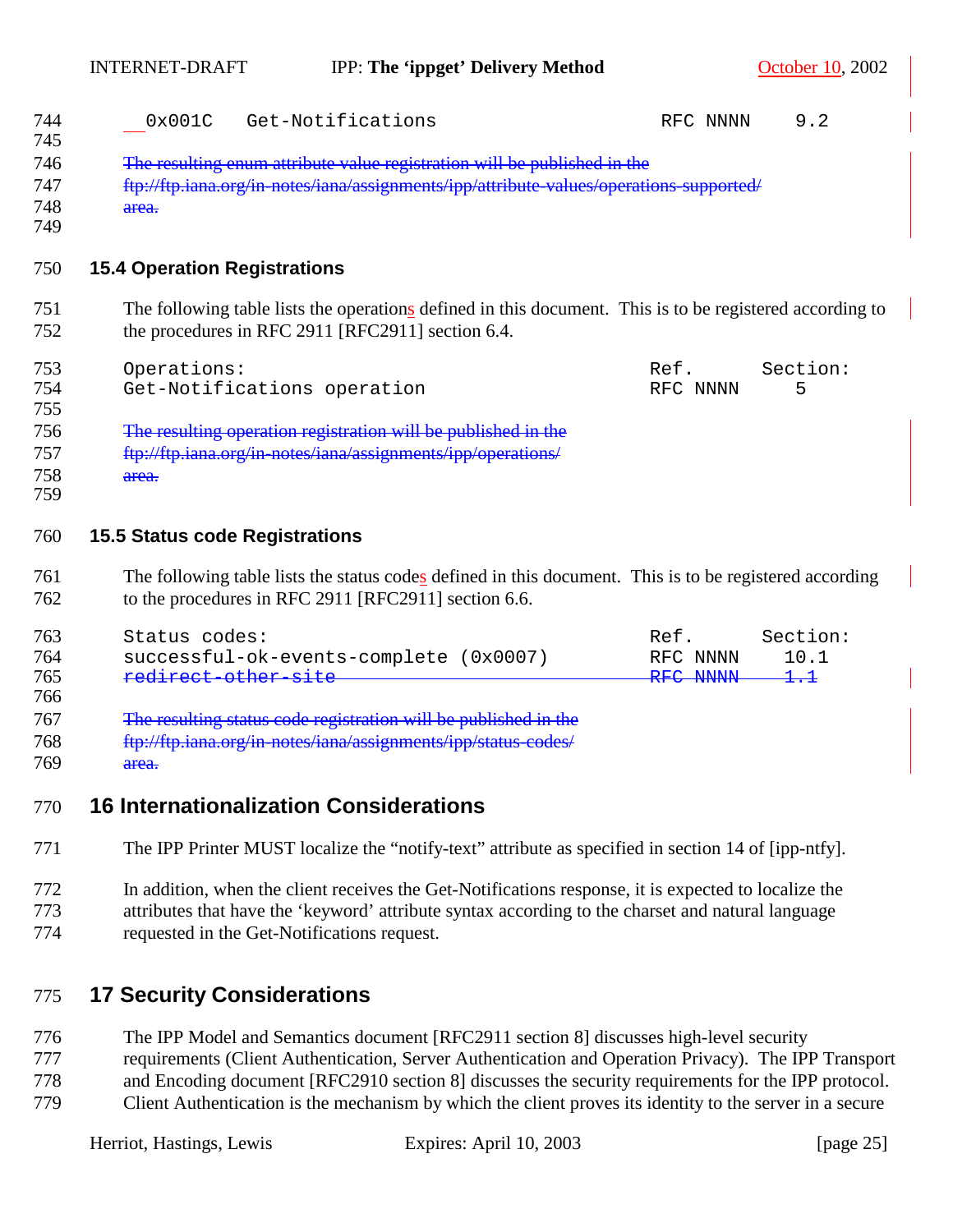<span id="page-25-0"></span>780 manner. Server Authentication is the mechanism by which the server proves its identity to the client in 781 a secure manner. Operation Privacy is defined as a mechanism for protecting operations from 782 eavesdropping.

783 The 'ippget' Delivery Method with its Get-Notifications operations leverages the security mechanism 784 that are used in IPP/1.1 [RFC2910 and RFC2911] without adding any additional security mechanisms 785 in order to maintain the same security support as IPP/1.1.

786 The access control model for the Get-Notifications operation defined in this document is the same as 787 the access control model for the Get-Job-Attributes operation (see [RFC2911] section 3.2.6). The 788 primary difference is that a Get-Notifications operation is directed at Subscription Objects rather than 789 at Job objects, and a returned attribute group contains Event Notification attributes rather than Job 790 object attributes.

#### 791 **17.1 Notification Recipient client access rights**

- 792 The Notification Recipient client MUST have the following access rights to the Subscription object(s) 793 targeted by the Get-Notifications operation request:
- 794 The authenticated user (see [RFC2911] section 8.3) performing this operation MUST be (1) the 795 owner of each Subscription Object identified by the "notify-subscription-ids" operation attribute 796 (see section [5.1.1\)](#page-8-0), (2) an operator or administrator of the Printer (see [RFC2911] Sections 1 and 797 8.5), or (3) be otherwise authorized by the Printer's administrator-configured security policy to 798 request Event Notifications from the target Subscription Object(s). Furthermore, the Printer's 799 security policy MAY limit the attributes returned by the Get-Notifications operation, in a manner 800 similar to the Get-Job-Attributes operation (see [RFC2911] end of section 3.3.4.2).

#### 801 **17.2 Printer security threats**

802 Because the Get-Notifications operation is sent in the same direction as Job Creation operations, 803 usually by the same client, this Event Notification Delivery Method poses no additional authentication,

804 authorization, privacy, firewall, or port assignment issues above those for the IPP Get-Job-Attributes 805 and Get-Printer-Attributes operations (see [RFC2911] sections 3.2.6 and 3.2.5).

#### 806 **17.3 Notification Recipient security threats**

- 807 Unwanted Events Notifications (spam): Unlike Push Event Notification Delivery Methods in which 808 the IPP Printer initiates the Event Notification, with the Pull Delivery Method defined in this 809 document, the Notification Recipient is the client who initiates the Get-Notifications operation (see 810 section [5\)](#page-7-0). Therefore, there is no chance of "spam" notifications with this method.
- 811 Note: when a client stays connected to a Printer using the Event Wait Mode (see section [5.1.3\)](#page-9-0) in order 812 to receive Event Notifications as they occur, such a client can close down the IPP connection at any
- 813 time, and so can avoid future unwanted Event Notifications at any time.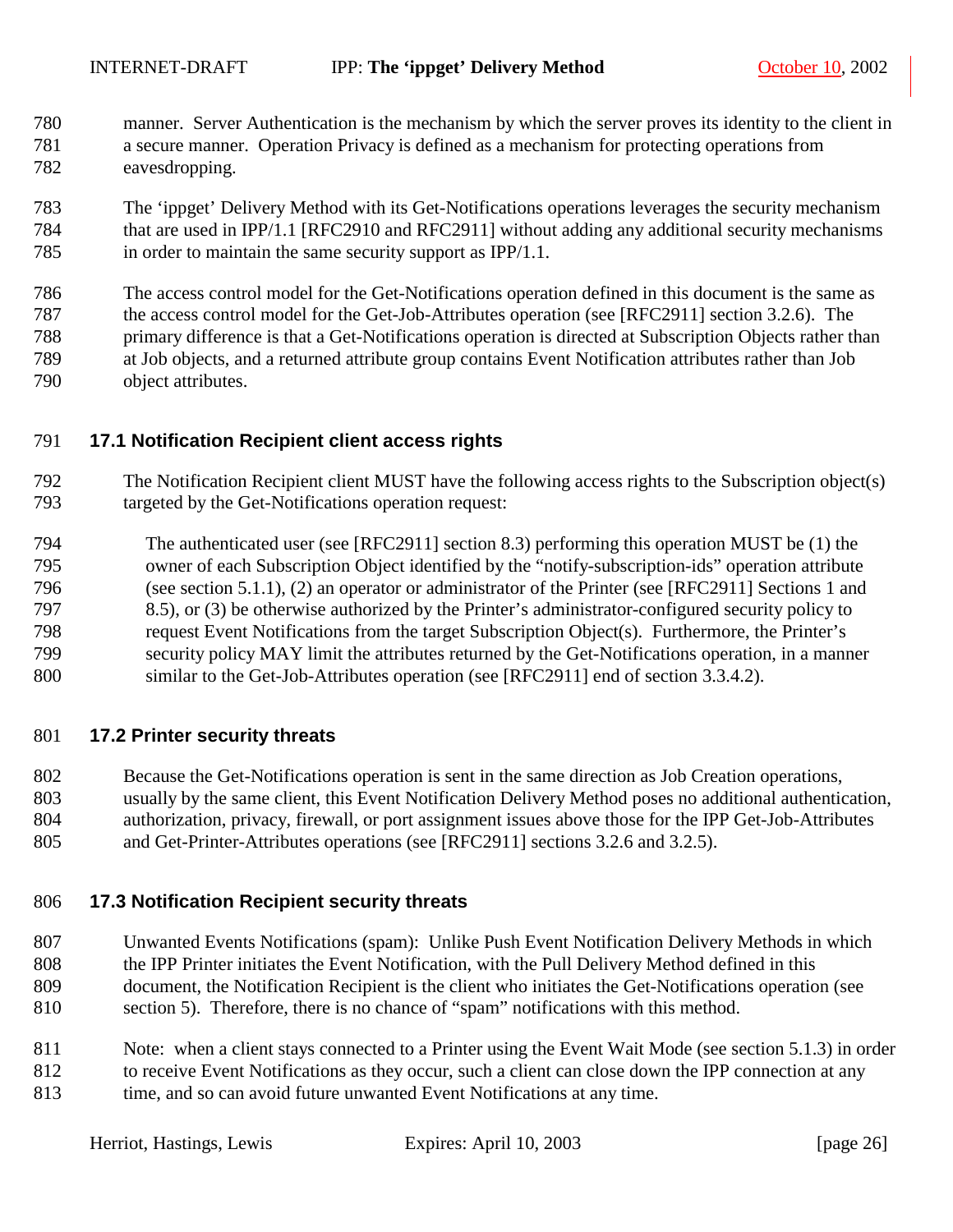- <span id="page-26-0"></span>814 It is true that client has control about whether to ask for Event Notifications. However, if the client
- 815 subscribes to an event, and does a Get-Notifications request, the client gets all events for the
- 816 Subscription Object in the sequence number range (see section [5.1.2\)](#page-9-0), not just the ones the client
- 817 wants. If a client subscribes to a Per-Printer Subscription job event, such as 'job-completed', and
- 818 someone then starts and cancels thousands of jobs, the client would have to receive these events in 819 addition to the ones the client is interested in. A client can protect itself better by subscribing to his
- 820 own jobs using a Per-Job Subscription, rather than creating a Per-Printer subscription whose Job events
- 821 apply to all jobs.

## 822 **17.4 Security requirements for Printers**

823 For the Get-Notifications operation defined in this document, the same Printer conformance 824 requirements apply for supporting and using Client Authentication, Server Authentication and

825 Operation Privacy as stated in [RFC2910] section 8 for all IPP operations.

## 826 **17.5 Security requirements for clients**

827 For the Get-Notifications operation defined in this document, the same client conformance 828 requirements apply for supporting and using Client Authentication, Server Authentication and 829 Operation Privacy as stated in [RFC2910] section 8 for all IPP operations.

## 830 **18 Contributors**

831 Carl Kugler and Harry Lewis contributed the basic idea of in-band "smart polling" coupled with 832 multiple responses for a single operation on the same connection, one response for each event as it 833 occurs. Without their continual persuasion, we would not have arrived at this Delivery Method

834 specification and would not have been able to agree on a single REQUIRED Delivery Method for IPP.

835 Carl Kugler 836 IBM 837 P.O. Box 1900 838 Boulder, CO 80301-9191 839 840 Phone: 841 Fax: 842 e-mail: kugler@us.ibm.com 843 844 **Harry Lewis** 845 **IBM** 846 P.O. Box 1900 847 Boulder, CO 80301-9191 848 849 Phone: 303-924-5337 850 FAX:

Herriot, Hastings, Lewis Expires: April 10, 2003 [page 27]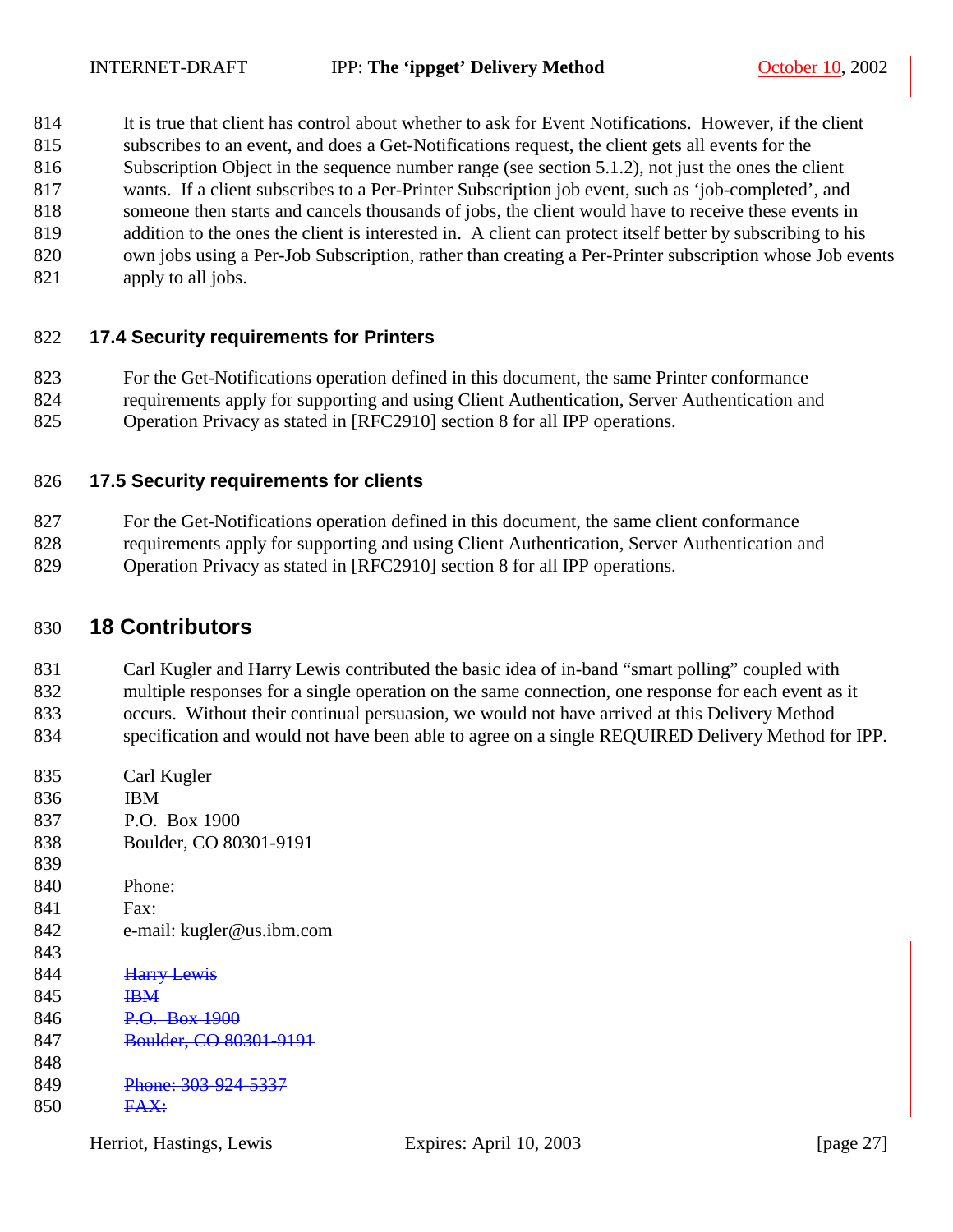<span id="page-27-0"></span>

| 851 | e-mail: harryl@us ihm com           |
|-----|-------------------------------------|
|     | $\sigma$ man. nan yre as rolli. Com |

## 853 **19 Authors' Addresses**

| 854 |                                                                                                            |
|-----|------------------------------------------------------------------------------------------------------------|
| 855 | Robert Herriot                                                                                             |
| 856 | 706 Colorado Ave.                                                                                          |
| 857 | Palo Alto, CA 94303                                                                                        |
| 858 |                                                                                                            |
| 859 | Phone: 650-327-4466                                                                                        |
| 860 | Fax: 650-327-4466                                                                                          |
| 861 | email: bob@herriot.com                                                                                     |
| 862 |                                                                                                            |
| 863 | Thomas N. Hastings                                                                                         |
| 864 | Xerox Corporation                                                                                          |
| 865 | 737 Hawaii St. ESAE 231                                                                                    |
| 866 | El Segundo CA 90245                                                                                        |
| 867 |                                                                                                            |
| 868 | Phone: 310-333-6413                                                                                        |
| 869 | Fax: 310-333-5514                                                                                          |
| 870 | email: hastings@cp10.es.xerox.com                                                                          |
| 871 |                                                                                                            |
| 872 | <b>Harry Lewis</b>                                                                                         |
| 873 | <b>IBM</b>                                                                                                 |
| 874 | P.O. Box 1900                                                                                              |
| 875 | Boulder, CO 80301-9191                                                                                     |
| 876 |                                                                                                            |
| 877 | Phone: 303-924-5337                                                                                        |
| 878 | FAX:                                                                                                       |
| 879 | e-mail: harryl@us.ibm.com                                                                                  |
| 880 |                                                                                                            |
| 881 |                                                                                                            |
| 882 | IPP Web Page: http://www.pwg.org/ipp/                                                                      |
| 883 | IPP Mailing List: ipp@pwg.org                                                                              |
| 884 |                                                                                                            |
| 885 | To subscribe to the ipp mailing list, send the following email:                                            |
| 886 | 1) send it to majordomo@pwg.org                                                                            |
| 887 | 2) leave the subject line blank                                                                            |
| 888 | 3) put the following two lines in the message body:                                                        |
| 889 | subscribe ipp                                                                                              |
| 890 | end                                                                                                        |
| 891 |                                                                                                            |
| 892 | Implementers of this specification document are encouraged to join the IPP Mailing List in order to        |
| 893 | participate in any discussions of clarification issues and review of registration proposals for additional |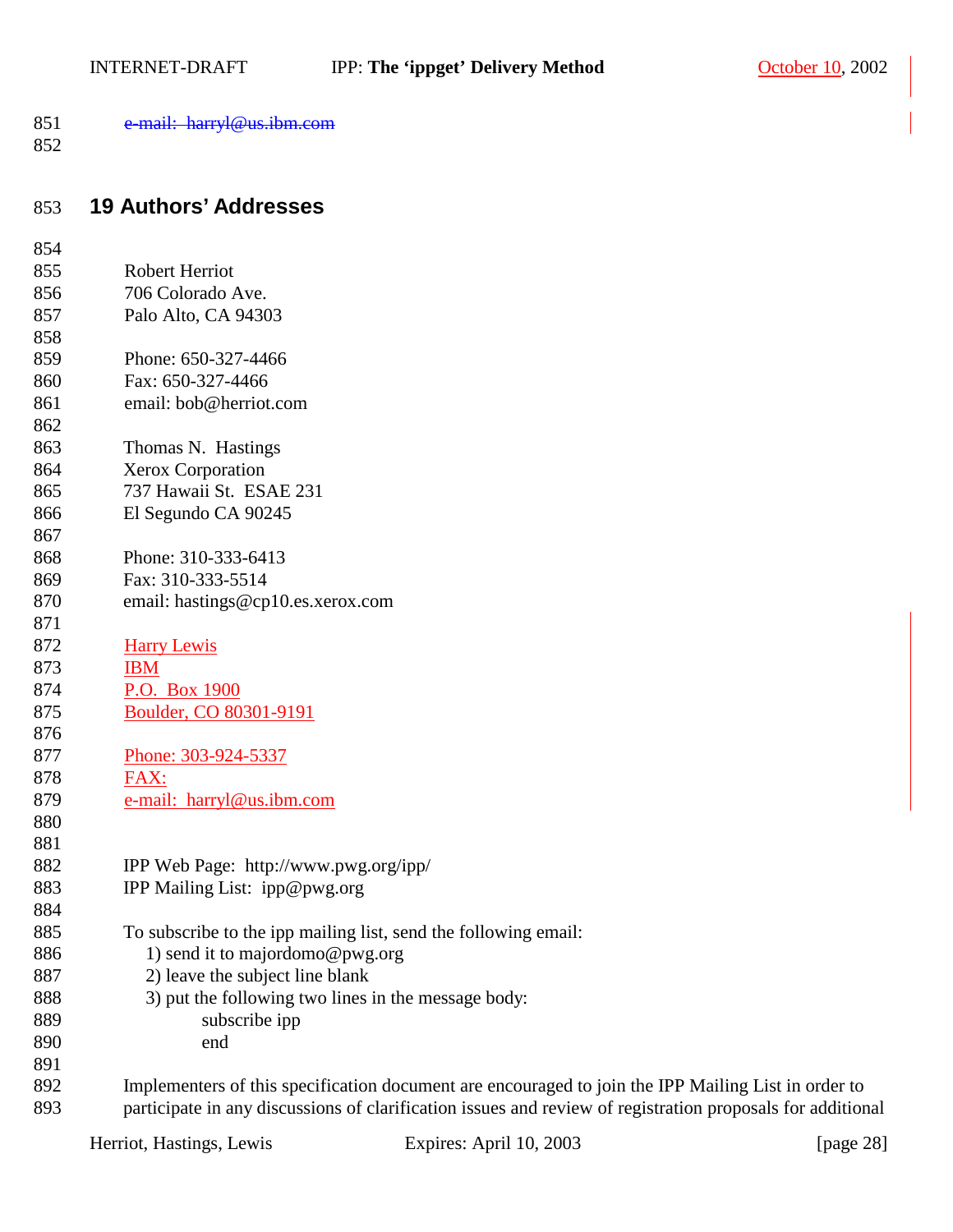<span id="page-28-0"></span>894 attributes and values. In order to reduce spam the mailing list rejects mail from non-subscribers, so 895 you must subscribe to the mailing list in order to send a question or comment to the mailing list.

## 896 **20 Description of Base IPP documents (Informative)**

- 897 The base set of IPP documents includes:
- 898 Design Goals for an Internet Printing Protocol [RFC2567]
- 899 Rationale for the Structure and Model and Protocol for the Internet Printing Protocol [RFC2568]
- 900 Internet Printing Protocol/1.1: Model and Semantics [RFC2911]
- 901 Internet Printing Protocol/1.1: Encoding and Transport [RFC2910]
- 902 Internet Printing Protocol/1.1: Implementer's Guide [ $[REC3196]$ ]
- 903 Mapping between LPD and IPP Protocols [RFC2569]
- 905 The "Design Goals for an Internet Printing Protocol" document takes a broad look at distributed 906 printing functionality, and it enumerates real-life scenarios that help to clarify the features that need to 907 be included in a printing protocol for the Internet. It identifies requirements for three types of users: 908 end users, operators, and administrators. It calls out a subset of end user requirements that are satisfied 909 in IPP/1.0. A few OPTIONAL operator operations have been added to IPP/1.1.
- 910 The "Rationale for the Structure and Model and Protocol for the Internet Printing Protocol" document 911 describes IPP from a high level view, defines a roadmap for the various documents that form the suite 912 of IPP specification documents, and gives background and rationale for the IETF working group's 913 major decisions.
- 914 The "Internet Printing Protocol/1.1: Model and Semantics" document describes a simplified model 915 with abstract objects, their attributes, and their operations that are independent of encoding and 916 transport. It introduces a Printer and a Job object. The Job object optionally supports multiple 917 documents per Job. It also addresses security, internationalization, and directory issues.
- 918 The "Internet Printing Protocol/1.1: Encoding and Transport" document is a formal mapping of the 919 abstract operations and attributes defined in the model document onto HTTP/1.1 [RFC2616]. It 920 defines the encoding rules for a new Internet MIME media type called "application/ipp". This 921 document also defines the rules for transporting over HTTP a message body whose Content-Type is 922 "application/ipp". This document defines the 'ipp' scheme for identifying IPP printers and jobs.
- 923 The "Internet Printing Protocol/1.1: Implementer's Guide" document gives insight and advice to 924 implementers of IPP clients and IPP objects. It is intended to help them understand IPP/1.1 and some 925 of the considerations that may assist them in the design of their client and/or IPP object 926 implementations. For example, a typical order of processing requests is given, including error 927 checking. Motivation for some of the specification decisions is also included.
- 928 The "Mapping between LPD and IPP Protocols" document gives some advice to implementers of 929 gateways between IPP and LPD (Line Printer Daemon) implementations.